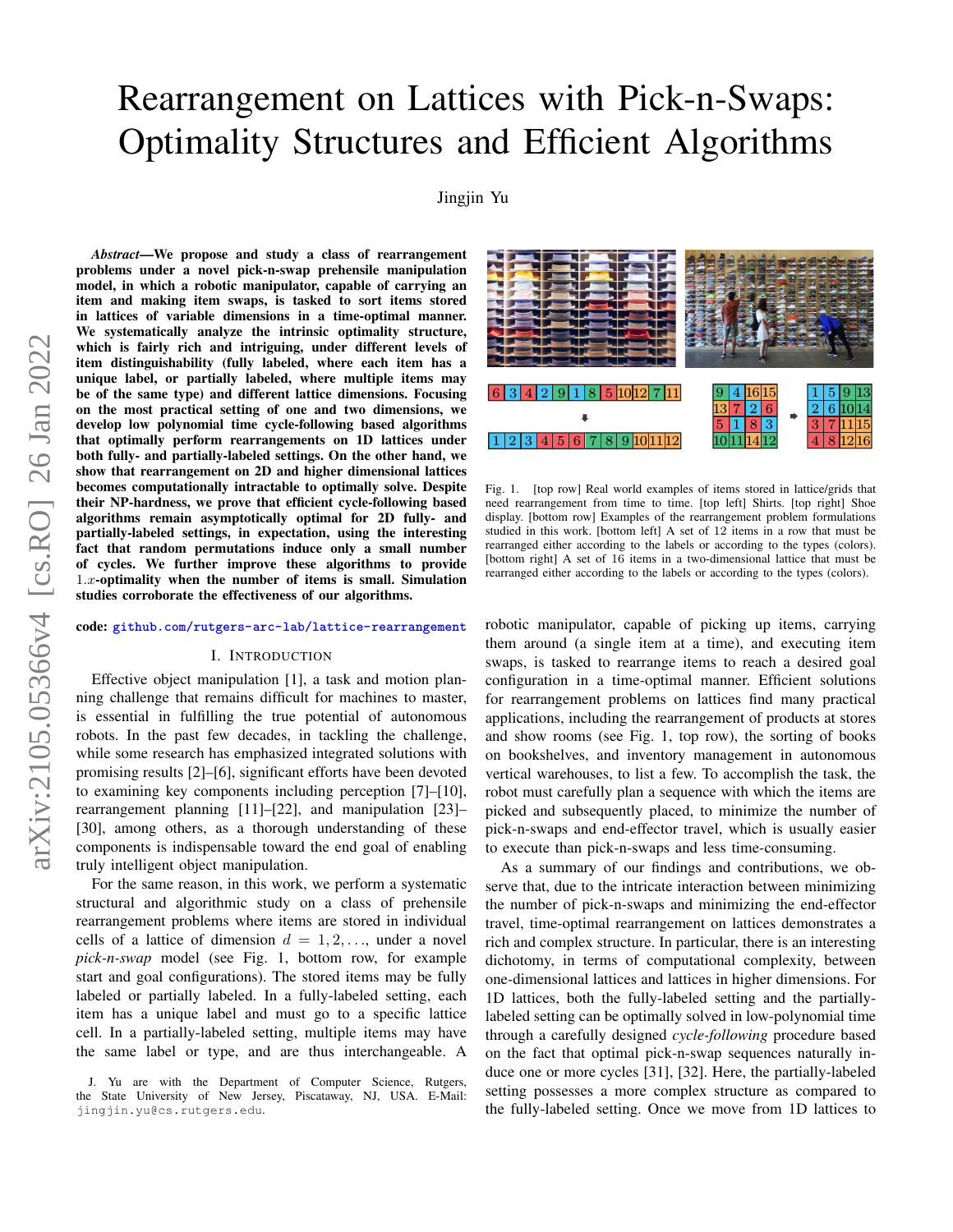2D lattices, minimizing the end-effector travel becomes computationally intractable for both fully- and partially-labeled settings. Nevertheless, through careful analysis, we are able to show that our algorithmic solutions still achieve asymptotic optimality in expectation. That is, as the number of items goes to infinity, the solution converges to the optimal solution, in expectation. When the number of items is small, the solution is near-optimal, i.e.,  $1.x$ -optimal.

From an application perspective, focusing on the scheduling of pick-n-swaps and end-effector travel, our study reveals intrinsic combinatorial structures, as highlighted above, that apply generally to robotic rearrangement problems, which go beyond settings that are lattice-based.

Related work. Multi-object rearrangement is computationally challenging. As a variation of multi-robot motion planning problems, rearrangement inherits the PSPACE-hard complexity [\[33\]](#page-11-11). When geometric constraints must be considered, the relatively simple Navigation Among Movable Obstacle (NAMO) problem is shown to be NP-hard [\[34\]](#page-11-12). If consideration of plan quality is further required, as is often the case in practice, optimally resolving dependency [\[35\]](#page-12-0) or planning an optimal object pick-n-place sequence are both NP-hard [\[19\]](#page-11-13). Rearrangement problems addressed in this paper have a somewhat similar complexity structure.

Despite the high computational complexity, due to its high utility, multi-object rearrangement has been extensively studied, with many research working with non-prehensile (e.g., pushing) manipulations, sometimes assisted with prehensile (grasping) actions. A complete sensing-planning-control framework is proposed in Chang et al. [\[36\]](#page-12-1) for the singulation of objects in clutter, which uses both perturbation pushes and grasping actions. In [\[37\]](#page-12-2), hierarchical supervised learning from demonstration is applied to the singulation task. Based on over-segmented RGB-D images, in [\[38\]](#page-12-3), a push proposal network is constructed for push-only singulation. Results that bridge singulation and clutter removal include [\[39\]](#page-12-4), [\[40\]](#page-12-5), where learning-based methods are trained to dictate when to push or grasp. To deal with the combinatorial explosions inherent in rearrangement, a randomized kinodynamic planner is employed in [\[15\]](#page-11-14) for rearranging objects on a tabletop, allowing the effective exploration of configurations. King et al. [\[41\]](#page-12-6) further integrates a physics-based model to enable the use of the entire robotic arm for complex rearrangement manipulations. A physics-based approach is also used in [\[42\]](#page-12-7) for handling grasping in clutter. For a similar task, Bejjani et al. [\[43\]](#page-12-8) uses a receding horizon planner with a learned value function that interleaves planning and plan execution.

Huang et al. [\[20\]](#page-11-15) has developed an Iterated Local Search (ILS) method for accomplishing multiple tabletop rearrangement tasks including singulating, separation, formation, and sorting of many identically shaped cubes. In [\[44\]](#page-12-9), Monte Carlo Tree Search is combined with deep-learning for separating many objects into coherent clusters within a bounded workspace. In contrast to [\[20\]](#page-11-15), non-convex objects are supported. More recently, Pan and Hauser proposed a bi-level planner [\[22\]](#page-11-6) that employs both pushing and overhand grasping that is capable of sorting up to 200 objects.

On work that uses mainly prehensile actions, the earliest is perhaps the study of NAMO problems [\[12\]](#page-11-16), [\[45\]](#page-12-10), which applies backtracking search to effectively deal with monotone and linear NAMO instances, among others. Exploring the dependency graph structure, difficult non-monotone tabletop rearrangement instances are solved using monotone solvers as subroutines [\[16\]](#page-11-17), [\[46\]](#page-12-11). Han et al. [\[19\]](#page-11-13) shows that tabletop rearrangement embeds a Feedback Vertex Set (FVS) problem [\[47\]](#page-12-12) and the Traveling Salesperson Problem (TSP) [\[48\]](#page-12-13), both of which are NP-hard, rendering optimally solving these problems intractable. Nevertheless, integer programming models are provided that can quickly compute high-quality rearrangement solutions for practical-sized problem instances. In exploring object dependency structures, studies like [\[16\]](#page-11-17), [\[19\]](#page-11-13) put more emphasis on the combinatorial aspects of object rearrangement. To that end, classical Vehicle Routing Problems (VRP) [\[49\]](#page-12-14) become relevant. In [\[21\]](#page-11-18), a polynomialtime, complete planner for reasoning rearrangement for object retrieval in a constrained, shelf-like setting is proposed. In a subsequent study [\[50\]](#page-12-15), the number of objects to be relocated for retrieval is minimized while considering sensor occlusion.

Organization. The rest of the paper is organized as follows. In Sec. [II,](#page-1-0) we formally define the rearrangement problems studied in this paper. In Sec. [III](#page-2-0) and Sec. [IV,](#page-4-0) we provide structural analysis and describe algorithms for the fully- and partially-labeled settings in 1D, respectively. 2D and higher dimensions are examined in Sec. [V.](#page-7-0) We characterize the behavior of our algorithms through simulation studies in Sec. [VI,](#page-9-0) and discuss and conclude in Sec. [VII.](#page-10-0)

## II. REARRANGEMENT ON LATTICES

<span id="page-1-0"></span>We examine a multi-object rearrangement problem where items are stored in a d-dimensional lattice or grid,  $d = 1, 2, \ldots$ with dimension i having a capacity or length of  $m_i$ . Items are assumed to be stored at full capacity, i.e., an  $m_1 \times \ldots \times m_d$ lattice stores  $\prod_{i=1}^{d} m_i$  items (see, e.g., Fig. [1\)](#page-0-0). The items, to be rearranged, may be *fully labeled* or *partially labeled*. In a (fully) labeled setting, each item has a unique label from the set  $\{1, \ldots, \prod_{i=1}^{d} m_i\}$  and must be relocated to a specific location (coordinate) on the  $m_1 \times \ldots \times m_d$  lattice. In a partially-labeled setting, there are  $k > 1$  types of items where items within a given type are considered interchangeable; items of the same type are to be grouped, via rearrangement, possibly into contiguous clusters.

It is assumed that a robotic manipulator is capable of picking up an item, temporarily holding it, moving it to a different location, and swapping the held item with the item at the new location. That is, in a single *pick-n-swap* operation where a robot end-effector is located above a fixed lattice coordinate, the robot may execute one of the following:

- pick up an item and hold it on the robot's end-effector (only if no item is already held by the robot),
- swap the item held by the robot's end-effector with an item inside the lattice at the given coordinate, or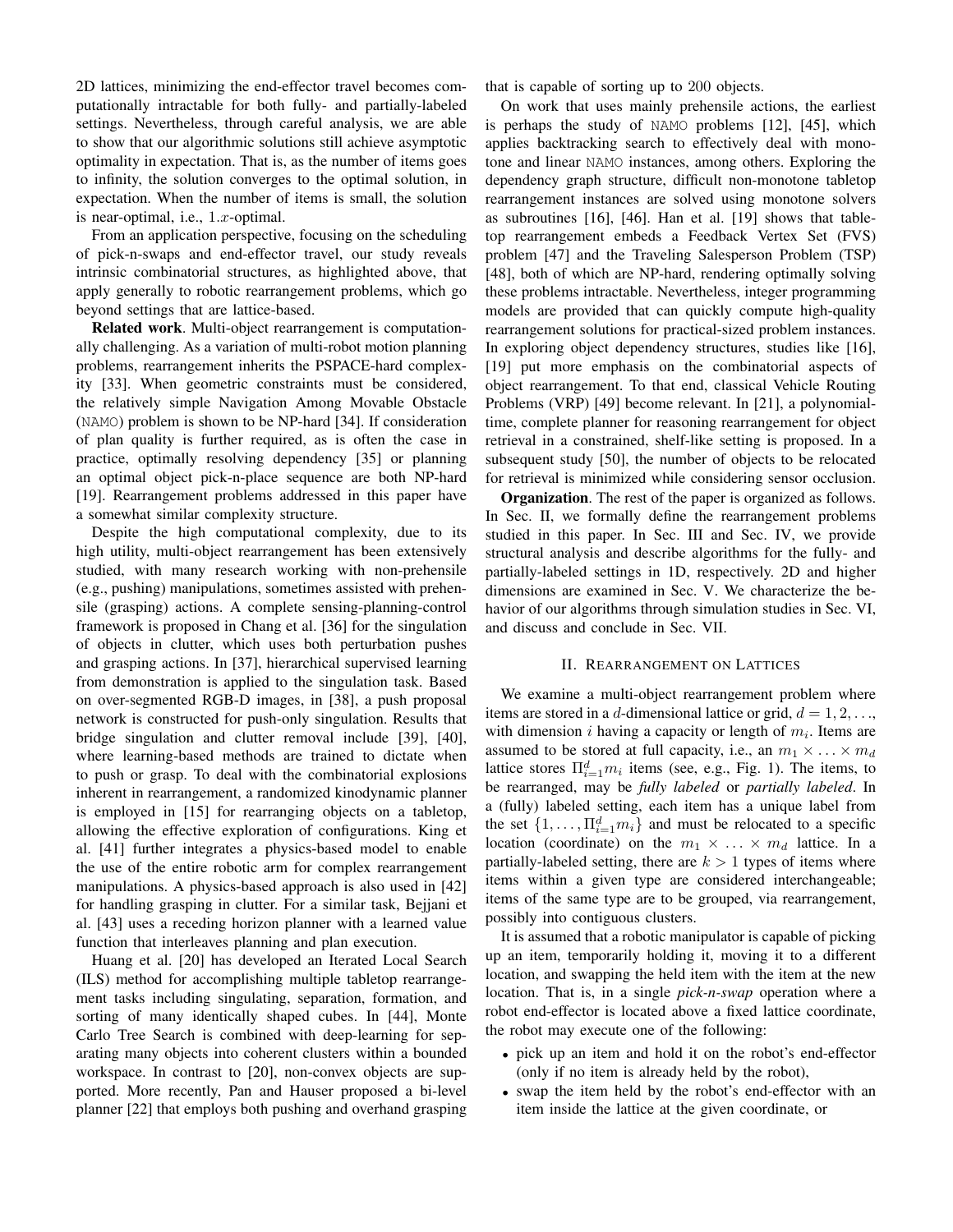• place the item held by the robot's end-effector at the lattice coordinate if no item is already at the coordinate.

In this paper, we use *lattice coordinate* and *cell* interchangeably. Such a pick-n-swap model can be readily realized, for example, using two adjacent suction cups, two parallel grippers mounted side-by-side, and so on. The pick-n-swap primitive also models, to a lesser extent, a dual-arm robot or for that matter, how humans perform such rearrangement tasks. We have also examined alternative pick-n-place models, which is briefly discussed in Sec. [VII.](#page-10-0)

The pick-n-swap model leads to a natural partition of the robot operation into *pick-n-swap operations* and *endeffector travel operations*. A *rearrangement plan* can then be represented as a sequence of lattice coordinates,  $P =$  $\{p_0, p_1, \ldots, p_N\}$ , where the robot end-effector starts from the rest position  $p_0$  and sequentially executes pick-n-swap operations at  $p_1, p_2$ , and so on. For quantifying the quality of a rearrangement plan  $P$ , it is assumed that each pick-n-swap incurs a (time) cost of  $c_p$  and the (time) cost of traveling a unit distance (the distance between two adjacent cells) by the endeffector is  $c_t$ . The total cost of completing a rearrangement plan is then

$$
J_T(P) = Nc_p + \sum_{i=0}^{N} dist(p_i, p_{i+1})c_t,
$$
 (1)

where  $dist(p_i, p_{i+1})$  is the effective distance traveled by the end-effector between  $p_i$  and  $p_{i+1}$ ;  $p_{N+1} = p_0$ . The distance metric may be  $L_1$ , Euclidean  $(L_2)$ , and so on, depending the end-effector's motion mechanism. For example, if a human is to arrange shoes for the setup shown in Fig. [1](#page-0-0) [top right], then horizontal travel is the main source of travel distance cost. This study works with Euclidean distances, i.e.,  $dist(p_i, p_{i+1}) =$  $||p_i - p_{i+1}||_2.$ 

Because a pick-n-swap involves precise robot arm placement and challenging grasp planning/execution, similar to [\[19\]](#page-11-13), it is assumed that the total pick-n-swap cost dominates the total end-effector travel cost. That is, on the right side of [\(1\)](#page-2-1), the first term will be considered first, yielding a sequential optimization problem in which minimizing the number of pick-n-swaps,  $N$ , takes priority. We mention that our analysis provides individual treatments for minimizing the number of pick-n-swaps and the travel cost, allowing practitioners to adapt the algorithms based on  $c_p/c_t$ .

As practical robotic rearrangement operations are generally limited to one and two dimensions, our study also centers on the cases of  $d = 1, 2$ , with some discussions of higher dimensions. In the  $d = 1$  case, let  $m_1 = m$  be the capacity of the lattice, viewed as a single *row*. It is assumed that  $p_0$  is at the leftmost cell. In the labeled setting, the lattice is equivalent to a row with its cells labeled  $1, \ldots, m$  from left to right; the rearrangement problem is then to relocate item with label  $i$  to the *i*-th cell. In the partially-labeled setting, there are  $k$  types of items,  $k < m$ , possibly to be arranged into contiguous clusters (see, e.g., Fig. [1](#page-0-0) [lower left]), though we do not make assumptions about the goal configurations.

In the  $d = 2$  case, we have an  $m_1(\text{row}) \times m_2(\text{column})$ lattice;  $p_0$  is at the top left cell of the lattice. In the labeled setting, it is assumed without loss of generality that lattice cells are labeled following a column-major order: cells in column  $i, 1 \le i \le m_2$ , are labeled  $(i - 1) * m_1 + 1, ..., im_1$ , from top to bottom, respectively. In the goal configuration, the item labeled  $j$  must be located at cell  $j$ . In the partially-labeled setting, beside considering arbitrary goal configurations, two natural goal configuration patterns are analyzed in more detail, with one having the goals of the same type aggregated (see, e.g., Fig. [1](#page-0-0) [bottom right]) and the other having each type occupying a single column of the lattice.

For convenience, we denote the one dimensional labeled and partially-labeled problems, as stated above, as the labeled one-dimensional rearrangement (LOR) problem and the partially-labeled one-dimensional rearrangement (POR) problem, respectively. The two-dimensional problems corresponding to LOR and POR are named as LTR and PTR, respectively. In this study, we analyze the structural properties of LOR/POR/LTR/PTR as induced by minimizing the objective specified in [\(1\)](#page-2-1). Based on the findings, we design efficient algorithms for computing (near)-optimal plans.

#### III. FULLY-LABELED REARRANGEMENT IN 1D

<span id="page-2-1"></span><span id="page-2-0"></span>For combinatorial optimization problems involving the reconfiguration of many bodies, the labeled settings are often more challenging (e.g., [\[19\]](#page-11-13), [\[51\]](#page-12-16)). In our case, however, the labeled case is structurally simpler, due to the absence of dependencies among the items to be relocated. This allows the computation of (exact) optimal solutions for LOR.

Recall that LOR requires rearranging a row of  $m$  items. Therefore, LOR can be viewed as going from one random permutation of m labeled items to the canonical order  $[m] :=$  $1, \ldots, m$ . An LOR instance is therefore fully specified by a permutation  $\pi$  of  $[m]$ , where  $\pi_i$ ,  $1 \leq i \leq m$  is the label of the item that occupies cell  $i$  in the initial configuration. We start with a simple *cycle-following* algorithm, SWEEPCYCLESLOR, that solves LOR near-optimally, i.e., minimizing the end-effector travel distance to near-optimality after minimizing the number of pick-n-swap operations to the smallest possible. Then, we describe a more involved algorithm, OPTPLANLOR, that computes a rearrangement plan that also minimizes the end-effector travel.

## *A. Cycle Following with Left to Right Sweeping*

Consider an LOR instance with 9 items and the initial configuration  $\pi = (3, 2, 4, 1, 7, 6, 9, 5, 8)$ . The instance can be solved by starting with the leftmost item that needs rearrangement, in this case 3, and moving it from cell 1 to cell 3, which replaces item 4 that in turn replaces item 1. This yields a *cycle* 341 (see Fig. [2\)](#page-3-0). After following this cycle, the end-effector returns to cell 1. The end-effector then works with the next leftmost item that is not at goal, 7, inducing another cycle 7985. All together, there are two cycles, (341) and (7985), containing 7 items in total (here, we deviate slightly with how cycles are normally counted in permutations, where a single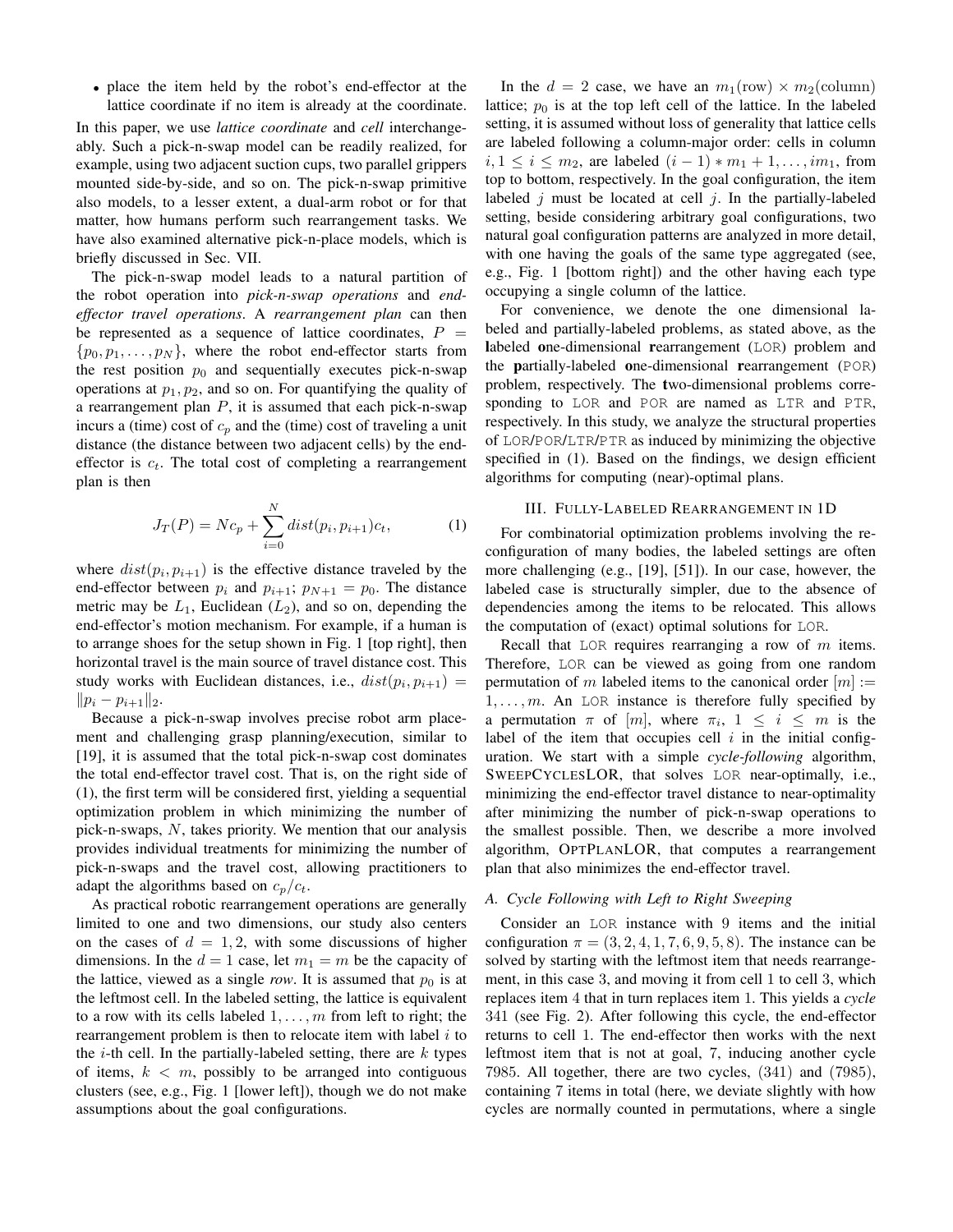item in the correct cell would be counted as a cycle as well, which we do not by default).

<span id="page-3-0"></span>

Fig. 2. [left] The initial configuration of an LOR instance with two cycles marked in different colors. A plan is shown that rearranges items following the cycle (341). [right] The resulting intermediate configuration.

These cycles are uniquely determined by the initial configuration  $\pi$ . Noticing that each cycle requires one more pick-nswap than the number of items in the cycle, the instance is solved using a minimum  $3+1+4+1=9$  pick-n-swaps. After processing all cycles, the LOR instance is solved and the endeffector returns to its rest position (cell 1). The straightforward algorithm SWEEPCYCLESLOR is outlined in Alg. [1,](#page-3-1) in which the routine SWAP( $(\ell, i, j)$ ) will pick up item j at cell  $\ell$  (if it is not  $\varepsilon$ , denoting a null item) and swap it with item i being held (if it is not  $\varepsilon$ ). It is clear that SWEEPCYCLESLOR runs in linear or  $O(m)$  time.

#### **Algorithm 1:** SWEEPCYCLESLOR  $(\pi)$

. are there more cycles? <sup>1</sup> while *there are more items to be rearranged* do . follow & resolve the leftmost cycle 2 |  $i \leftarrow$  leftmost i where  $\pi_i \neq i$ 3 | SWAP  $(i, \varepsilon, \pi_i); g \leftarrow \pi_i$ 4 while  $g \neq i$  do 5 | SWAP  $(g, g, \pi_g); g \leftarrow \pi_g$ SWAP  $(i, i, \varepsilon)$ 

<span id="page-3-1"></span>The optimality properties of SWEEPCYCLESLOR are established in Proposition [III.1](#page-3-2) and Proposition [III.2.](#page-3-3)

<span id="page-3-2"></span>Proposition III.1. SWEEPCYCLESLOR *minimizes the number of required pick-n-swap operations for* LOR*.*

Proof. To solve each cycle, it is clear an item on the cycle must be first picked without any other items on the cycle already held by the end-effector to swap. This means that for each cycle, one additional pick is unavoidable. Induction over the cycles of  $\pi$  then proves the proposition.  $\Box$ 

In what follows, by *asymptotic optimality*, we mean that the solution converges to the optimal solution as the number of items goes to infinity.

<span id="page-3-3"></span>Proposition III.2. *After minimizing the number of pick-nswaps,* SWEEPCYCLESLOR *computes asymptotically-optimal solutions for* LOR*, minimizing end-effector travel in expectation, assuming that* π *is a random permutation.*

**Proof.** Given the initial configuration  $\pi$ , rearranging each cycle will cause the end-effector to end where it starts following SWEEPCYCLESLOR, which is the leftmost location where a cycle starts. The total distance traveled by the end-effector can be factored into (i) the distance traveled to solve each cycle, and (ii) the overhead of traveling after solving a cycle to the next, including the overhead before starting the first cycle and after completing the last cycle. For (i), because each cycle must be rearranged to minimize the number of pick-n-swaps, the distance for solving each cycle is already at the minimum possible. For (i), the end effector travel from left to right in between solving cycles. This adds no more than  $2m$  distance in total. We show that  $2m$  is inconsequential in comparison to the the distance incurred by (i). To compute distance incurred by (i), given a random  $\pi$ , for a fixed i, the expected distance between item  $i$  and cell  $i$  is

$$
\mathbb{E}_i = \frac{i-1+\ldots+1+0+1+\ldots+m-i}{m}.
$$

Tallying over  $i$  from 1 to  $m$ , the expected total distance due to resolving all cycles is then  $\mathbb{E}_{\pi} = \mathbb{E}_1 + \ldots + \mathbb{E}_m \approx \frac{m^2}{3}$ , which dominates 2m. Therefore, the total end-effector travel distance produced by SWEEPCYCLESLOR is asymptotically optimal in expectation. П

Let  $H_m$  denote the m-th harmonic number. We can further estimate the expected total cost according to Eq. [\(1\)](#page-2-1).

Proposition III.3. *For* LOR *with random initial configurations, the expected total rearrangement cost is*

<span id="page-3-4"></span>
$$
T_{LOR}(m) = (m + H_m - 2)c_p + \frac{m^2c_t}{3}.
$$
 (2)

Proof. To compute the expected total cost including pick-nswaps, we know that the number of cycles (here cycles of size 1 are included) in a random permutation  $\pi$  of  $[m]$  is  $H_m$  [\[52\]](#page-12-17), the *m*-th harmonic number. Given any  $\pi$ , the probability of any item *i* is already at cell *i* is  $\frac{1}{m}$ . The expected number of cycles of length 1 is then 1, making the expected number of cycles of at least 2 in a random permutation  $H_m - 1$ . The total number of pick-n-swaps is then  $m-1$ , the number of items that must be rearranged, plus  $H_m - 1$ , the extra number of pickand-swap operations for completing cycles. The total (time) cost of rearrangement, in expectation, is then given by  $(2)$ .  $\square$ 

#### *B. Cycle Sweeping with Cycle Switching*

In SWEEPCYCLESLOR, each cycle is followed through one bye one, without switching to another cycle before one is complete. If we interleave the completion of cycles, however, endeffector travel can be shortened without adding the number of pick-n-swaps. In the example illustrated in Fig. [3,](#page-4-1) the plan by SWEEPCYCLESLOR uses 6 pick-n-swaps and a total endeffector distance of 14. The alternative plan, which breaks cycles during the rearrangement process, uses also 6 pick-nswaps but only a total distance of 10.

From the example, we observe a *switch* from one cycle to another cycle before completing rearranging the first can reduce end-effector travel. The saved distance corresponds to reducing the end-effector travel without holding an item. In the example, the bottom plan avoids traveling from the leftmost location to item 5's initial location (and back), saving a distance of  $2 + 2 = 4$ . The observation leads to the OPTPLANLOR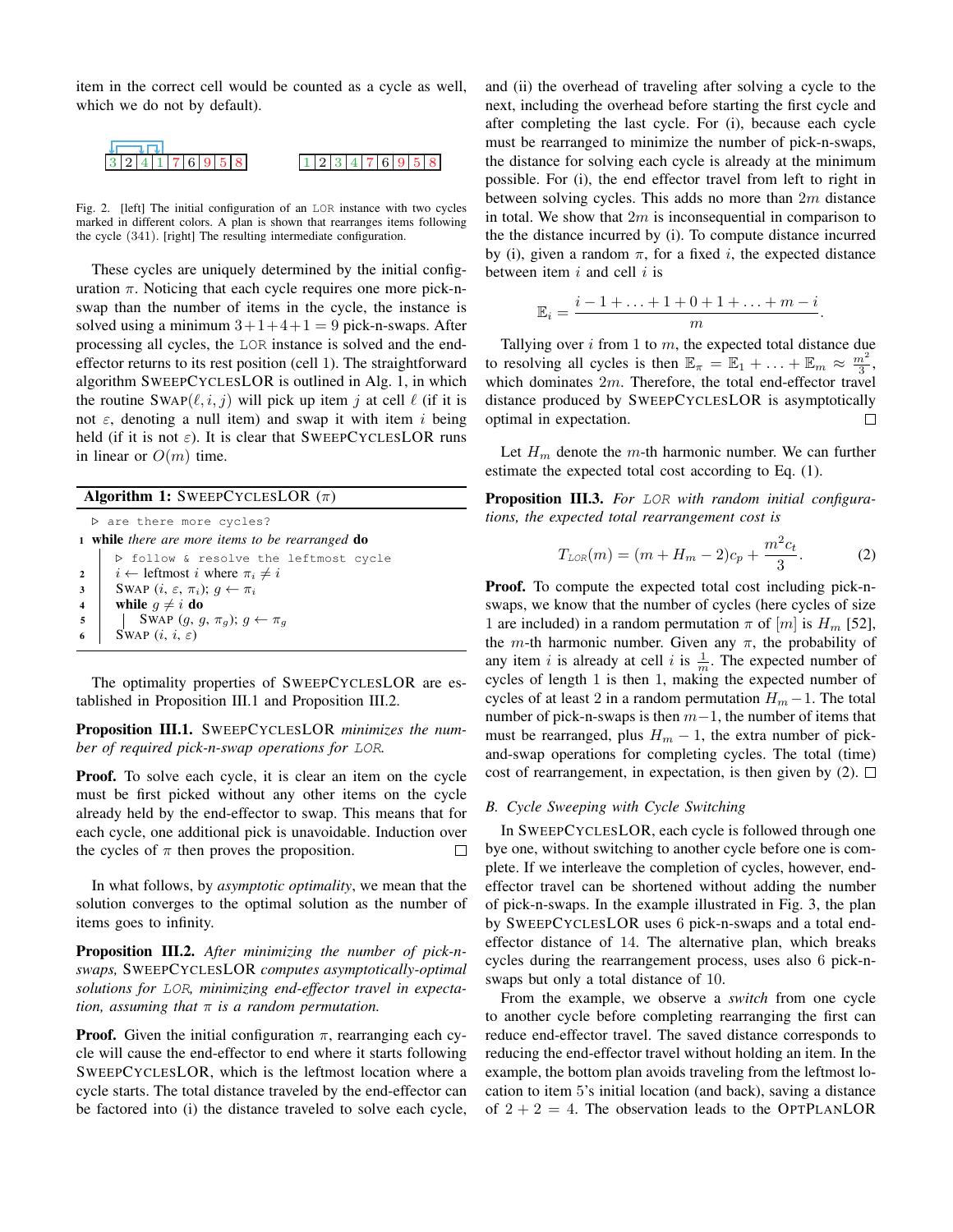

<span id="page-4-1"></span>Fig. 3. [top] A rearrangement plan with a total distance of  $3+3+4+4=14$ as computed by SWEEPCYCLESLOR [bottom] A rearrangement plan with a total distance of  $2 + 2 + 3 + 3 = 10$ . Both plans require six pick-n-swap operations; the later one does not wait for one cycle to finish.

algorithm that groups cycles for more effective rearrangement. To describe the algorithm, some definitions are in order. Given a permutation  $\pi$ , let  $C_{\pi}$  be the set of all cycles induced by  $\pi$ . For a  $c \in C_{\pi}$ , let min(c) and max(c) be the smallest and largest item labels of items in c, respectively. With a slight abuse of notation, the definitions min and max extend to a set of cycles, i.e., for  $C \subset C_{\pi}$ ,  $\min(C) = \min_{c \in C} \min(c)$ and  $\max(C) = \max_{c \in C} \max(c)$ .

We group elements of  $C_{\pi}$  into equivalence classes as follows. Initially, let  $\mathcal{C}_{\pi} := \{ \{c_i\} \mid c_i \in C_{\pi} \}.$  Elements of  $C_{\pi}$  are grouped (via union) if their ranges overlap. That is, for two cycle groups  $C_1, C_2 \in \mathcal{C}_{\pi}$ , if their ranges  $[\min(C_1), \max(C_1)]$  and  $[\min(C_2), \max(C_2)]$  intersect, we update  $C_{\pi}$  to  $(C_{\pi}\backslash\{C_1, C_2\})\cup\{C_1\cup C_2\}.$ 

Since there are only a finite number of cycles, the grouping process will stop and yield a set of cycle groups that are pairwise disjoint. Then, a rearrangement plan can be computed as follows. Let the leftmost group of cycles be  $C_1 = \{c_1, c_2, \ldots\}$ where  $\min(c_1) < \min(c_2) < \dots$  We start performing cycle following on  $c_1$  until the end-effector passes over location  $\min(c_2)$  (where  $c_2$  starts) for the first time, at which point we pause following  $c_1$  and switch to following  $c_2$ . Similarly, as  $c_2$  is being followed, we will switch to following  $c_3$  as the end-effector passes over  $\min(c_3)$  for the first time, and so on. At some point, the end effector will reach  $\max(C_1)$ , the rightmost reach of the cycle group  $C_1$ . If there are additional cycle groups on the right of  $C_1$ , we pause working with  $C_1$ and start working the next cycle group on the right of  $C_1$ , and return to  $C_1$  after all items to the right of  $C_1$  are rearranged (iteratively).

An outline of the OPTPLANLOR algorithm is given in Alg. [2,](#page-4-2) which in turn calls Alg. [3](#page-4-3) and Alg. [4.](#page-4-4) It is not difficult to observe that OPTPLANLOR runs in  $O(m)$  time. We further prove its distance optimality.

## Algorithm 2: OPTPLANLOR  $(\pi)$

<span id="page-4-2"></span>

| ▷ retrieve cycles as singleton sets<br>$1 \mathcal{C}_{\pi} \leftarrow$ GETCYCLES $(\pi)$ |
|-------------------------------------------------------------------------------------------|
| ▷ group cycles with overlapping ranges                                                    |
| 2 while $\exists C_1, C_2 \in \mathcal{C}_{\pi}$ with overlapping ranges do               |
| $3 \mid C_{\pi} \leftarrow (C_{\pi} \setminus \{C_1, C_2\}) \cup \{C_1 \cup C_2\}$        |
| ▷ process cycle groups                                                                    |
| 4 $C \leftarrow$ left most cycle group in $C_{\pi}$                                       |
| 5 PROCESSCYCLEGROUP $(\varepsilon, C, \pi, C_{\pi})$                                      |

# Algorithm 3: PROCESSCYCLEGROUP  $(p, C, \pi, C_{\pi})$

- 1 *c* ← leftmost cycle in cycle group  $C$
- <span id="page-4-3"></span>2 PROCESSCYCLE  $(p, c, C, \pi, C_{\pi})$

| <b>Algorithm 4:</b> PROCESSCYCLE $(p, c, C, \pi, C_{\pi})$                                                                                                                                         |  |  |
|----------------------------------------------------------------------------------------------------------------------------------------------------------------------------------------------------|--|--|
| $1 \, c' \leftarrow$ leftmost cycle in cycle group C after c<br>2 $C' \leftarrow$ leftmost cycle group to the right of C in $C_{\pi}$                                                              |  |  |
| $\triangleright$ process cycle c from left<br>$3 \ i \leftarrow \min(c)$ ; SWAP $(i, p, \pi_i)$ ; $q \leftarrow \pi_i$<br>4 while $q \neq i$ do                                                    |  |  |
| ▷ switch cycles within group?<br>while $c' \neq null$ and $q > min(c')$ do<br>5<br>PROCESSCYCLE $(q, c', C, \pi, C_{\pi})$<br>6<br>$c' \leftarrow$ leftmost cycle in cycle group C after $c'$<br>7 |  |  |
| ▷ switch to the next cycle group?<br>if $q = max(C)$ and $C' \neq null$ then<br>8<br>PROCESSCYCLEGROUP $(g, C', \pi, C_\pi)$<br>9                                                                  |  |  |
| ▷ following the current cycle<br>SWAP $(g, g, \pi_g); g \leftarrow \pi_g$<br>10<br>SWAP $(i, i, p)$ ;<br>11                                                                                        |  |  |

<span id="page-4-4"></span>Theorem III.1. *For* LOR*,* OPTPLANLOR *computes a rearrangement plan with minimum end-effector travel, among all plans that minimize the number of pick-n-swaps.*

**Proof.** We prove the theorem by showing that: (a) end-effector travel is minimal within each cycle group, and (b) end-effector travel between two adjacent cycle groups is minimized (this is trivially true).

To prove (a), for an item with label *i*, let  $\pi_i^{-1}$  be its initial location (this is natural, since we then have  $\pi_{\pi_i^{-1}} = i$ ). Notice that the minimum distance the end-effector must travel while carrying item i is  $|\pi_i^{-1} - i|$ . In PROCESSCYCLE, within a cycle group, an item i is moved exactly a total distance of  $|\pi_i^{-1} - i|$ , even though it may be done in multiple steps. For example, in the top figure of Fig. [3,](#page-4-1) item 4 is moved a distance of 3 in a single move. In the bottom figure, item 4 is first moved a distance of 2 and later followed by a move of distance 1. We note that, an item i may be moved more than  $|\pi_i^{-1} - i|$  by OPTPLANLOR if it is carried from one cycle group to another, but such travel is attributed to travel between adjacent cycle groups.  $\Box$ 

*Remark.* Alg. [2](#page-4-2) has a pre-processing stage where the cycles are ordered. We note that this stage can be interleaved with the actual processing stage (Alg. [3\)](#page-4-3). We opted for the standalone pre-processing stage to make the algorithm hopefully more clear and the running time analysis more straightforward.

## <span id="page-4-0"></span>IV. PARTIALLY-LABELED REARRANGEMENT IN 1D

In the (fully) labeled setting, each item requiring rearranging has a single possible destination, limiting the combinatorial explosion of feasible rearrangement plans. This is no longer the case in the partially-labeled setting where each item of a given type can have multiple goal arrangements (e.g., in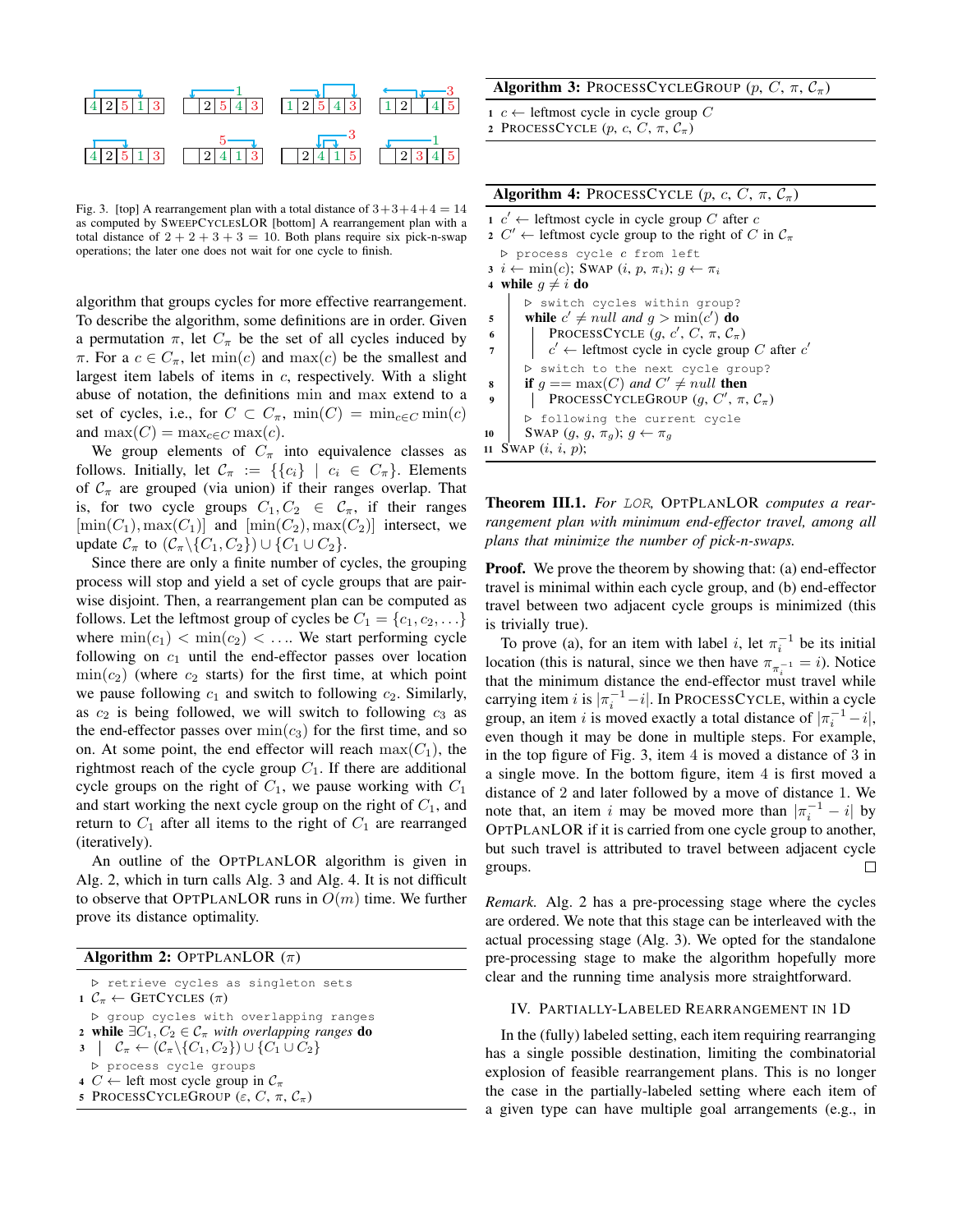Fig. [1](#page-0-0) [left], item 6 may go to locations 4, 5, or 6). In other words, a partially-labeled problem can be viewed as many labeled problems mixed together, demanding additional computational efforts for selecting a best labeling to solve the problem. Nevertheless, we show that the one-dimensional partially-labeled problem POR can still be optimally solved despite the significant added complexity.

We describe an optimal algorithm for POR, OPTPLANPOR, that applies to arbitrary goal configurations. Because the algorithm is somewhat involved, for readability, we describe the algorithm over a natural but restricted class of POR instances where each type of items form a contiguous section in the goal configuration (see, e.g., Fig. [4\)](#page-5-0). In such instances, for a given type  $1 \leq t \leq k$ , let  $n_i$  be the number of items of type  $t$ ,  $\sum_{t=1}^{k} n_t = m$ . In the goal configuration, items of type t fill locations between  $\ell_t = \sum_{i=1}^{t-1} n_i + 1$  and  $r_t = \sum_{i=1}^t n_i$ , inclusive. Define  $range(t) := [\ell_t, r_t]$ . An instance of this restricted POR problem is then fully specified by the initial configuration of the items as a sequence of types, i.e.,  $(t_1, ..., t_m)$ , where  $1 \le t_i \le k$ .

*1) Algorithm description:* In the first phase, simple matchings are made between initial and goal locations. Starting from the left side, for the item at location i with type  $t_i$ ,  $i \neq t_i$ , we select its goal to be the leftmost available one. Fig. [4](#page-5-0) [top left] shows an example. The matchings induce a set of cycles (Fig. [4,](#page-5-0) [top right]), which are distance optimal but do not minimize the number of pick-n-swaps. As is the case with LOR, each cycle requires one more pick-n-swap plus the number of items in the cycle. We call the subroutine FORMCYCLES and note that additional end-effector travel between these cycles is needed for obtaining a full rearrangement plan.



<span id="page-5-0"></span>Fig. 4. Illustration of the first two phases of the OPTPLANPOR algorithm. [top left] The colored edges show a simple matching of items with proper goals. [top right] The matchings induce three cycles, two solid ones and one dashed one. [bottom left] Swapping the two red edges on the left merge two cycles without adding end-effector travel. [bottom right] Swapping the two green edges merge two cycles but incur additional end-effector travel costs.

In the second phase, the initial set of cycles are merged in a pairwise manner when two cycles have edges going to the same item type in the same direction (either both left or both right). Formally, two cycles can be merged in this phase if they contain two items  $t_i$  and  $t_j$ , respectively, and  $t_i, t_j$  satisfy  $t_i = t_j$  and i, j are either both on the left of  $range(t_i)$  or both on the right of  $range(t_i)$ . For example, the left two cycles in Fig. [4](#page-5-0) [top right] can be merged by swapping the goals of the left two red edges, yielding Fig. [4](#page-5-0) [bottom left]. The process reduces the number of pick-n-swap operations but does not incur additional end-effector travel, because each merge keeps the total distance unchanged. We call this subroutine MERGECYCLES.

In the third phase, cycles are further merged in a pairwise manner if two cycles have edges going to the same type but in different directions. Formally, two cycles can be merged in this phase if they contain two items  $t_i$  and  $t_j$ , respectively,  $t_i = t_j$ , and i, j are on different side of  $range(t_i)$ . For example, in Fig. [4](#page-5-0) [bottom left], the two cycles both have edges going into the third (green) type, but in different directions. Merging these two cycles, as shown in Fig. [4](#page-5-0) [bottom right], will reduce the number of pick-n-swaps by one but will incur additional end-effector travel. We note that, to ensure total distance optimality, the merge here needs to be done by computing a minimum spanning tree (MST) based on the added distances when two cycles are merged. We call the associated subroutine MERGECYCLESMST.

After the third phase completes, we obtain a set of cycles that minimizes the number of pick-n-swaps. These cycles are now much like the cycles in the labeled case and are swept through and switched similarly. We call this last subroutine GROUPSWEEPCYCLESPOR, which connects all cycles and composes the full rearrangement plan.

*2) Algorithm outline and optimality properties:* The OPT-PLANPOR algorithm and the MERGECYCLESMST subroutine are outlined in Alg. [5](#page-5-1) and Alg. [6.](#page-6-0) The other subroutines, FORMCYCLES, MERGECYCLES, and GROUPSWEEPCYCLE-SPOR are relatively straightforward to implement based on the description; we omit these pseudo-code.

| <b>Algorithm 5:</b> OPTPLANPOR $(t_1, \ldots, t_m)$                                                                |  |
|--------------------------------------------------------------------------------------------------------------------|--|
| $\triangleright$ phase 1: form cycles, C is a list of cycles<br>$1 \ C \leftarrow$ FORMCYCLES $(t_1, \ldots, t_m)$ |  |
| $\triangleright$ phase 2: merge cycles, w/o added distance<br>2 $C' \leftarrow$ MERGECYCLES $(C)$                  |  |
| $\triangleright$ phase 3: merge cycles, w/ added distance<br>$3 \, C'' \leftarrow \text{MERGECYCLESMST} \, (C')$   |  |
| $\triangleright$ phase 4: group, sweep, and switch cycles<br>4 GROUPSWEEPCYCLESPOR (C")                            |  |

<span id="page-5-1"></span>In MERGECYCLESMST, a graph  $G_C$  is constructed that captures the distances between cycles that can be merged to reduce the number of pick-n-swaps. The function CYCLEDIS-TANCE computes the closest distance between two cycles for merging in the obvious way. This distance in Fig. [4](#page-5-0) [bottom right] is 1 (we note that the actual swap will incur a cost doubling this distance). After the  $G_C$  is constructed, which can have multiple connected components, a minimum spanning tree algorithm is executed, e.g., Prim's algorithm [\[53\]](#page-12-18), yielding a spanning forest F of  $G_C$ . Each tree T in F will result in a single merged cycle.

We proceed to establishing important properties of OPT-PLANPOR and the subroutines. From here on, arbitrary goal configurations are assumed unless stated otherwise.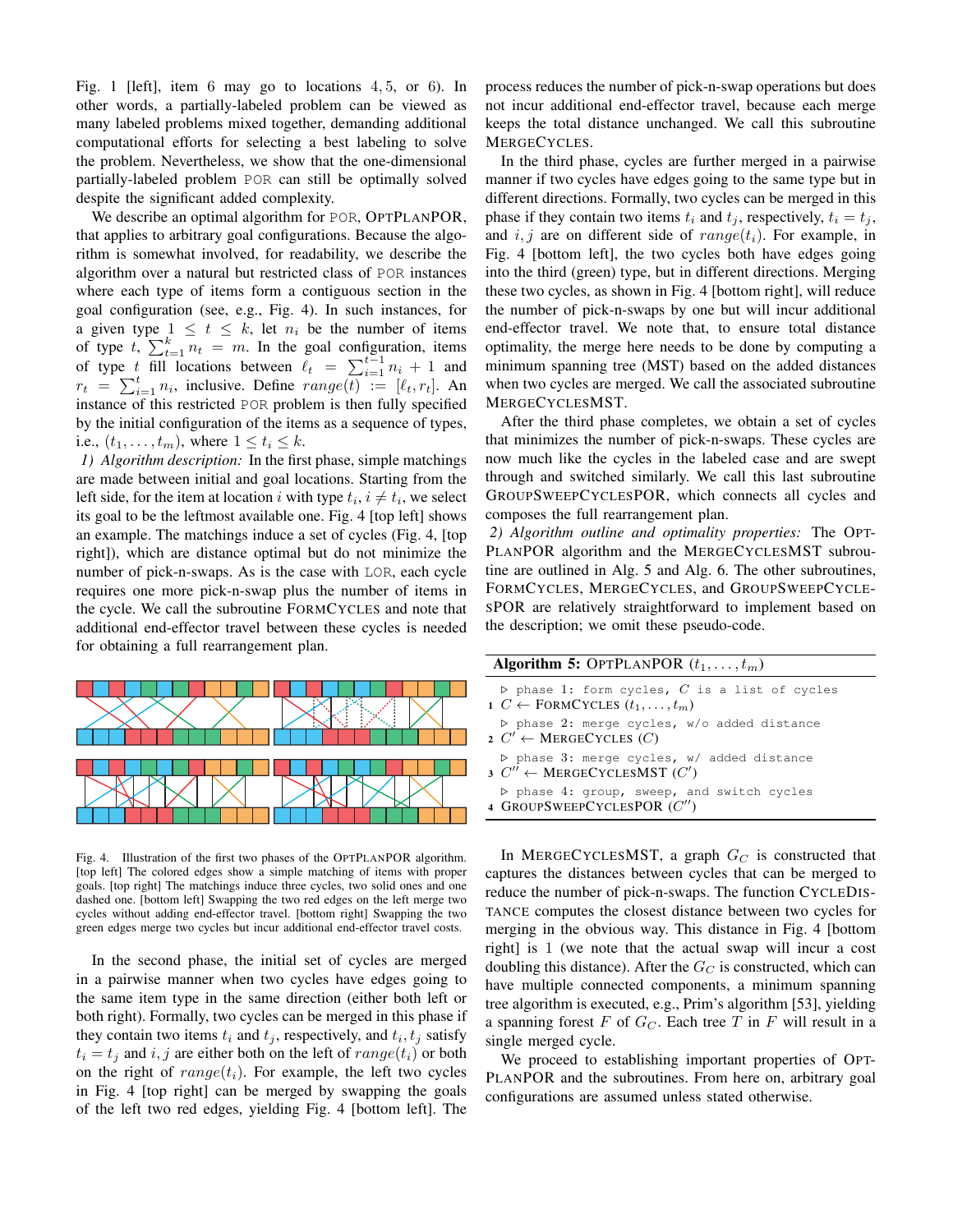## Algorithm 6: MERGECYCLESMST (C)

```
. initialize a cycle merge distance graph
1 V_C \leftarrow C; E_C \leftarrow \{\}; W \leftarrow \{\}; G_C \leftarrow (V_C, E_C, W);. compute ''merge distance'' between cycles
2 for all c_i, c_j \in V_C do
3 | E_C \leftarrow E_C \cup \{e_{ij} = (c_i, c_j)\}4 | w_{ij} \leftarrow \text{CYCLEDISTANCE}(c_i, c_j); W \leftarrow W \cup \{w_{ij}\}\\triangleright compute a minimum spanning forest over G_C5 F \leftarrow \text{MST}(G_C)D merge cycles for each tree T in F6 C' \leftarrow \{\}7 for each tree T in F do
8 while T has an edge e_{ij} = (c_i, c_j) do
            c_i \leftarrow merge c_i and c_j10 | collapse edge e_{ij} in T
11 | Add the single cycle c in T to C'12 return C'
```
<span id="page-6-2"></span><span id="page-6-0"></span>Proposition IV.1. *For* POR *with* k *types of items,* MERGE-CYCLES *creates cycles that are distance optimal. When goals are aggregated by items types, there are at most* k − 1 *cycles after completing the* MERGECYCLES *subroutine.*

Proof. FORMCYCLES creates cycles that are distance optimal by construction, which is clear by looking at the minimum number of times the end-effector must pass over or stop at a given cell of the lattice in order to move items of a given type to the goals. For each initial and goal configurations pair, and a type, this number is fully determined and realized by FORMCYCLES. For example, for sorting the first type (cyan) in Fig. [4,](#page-5-0) the end-effector must pass cell 3 at least once and must also stop at the cell at least once, because all cyan items should be to the left of cell 4 in the goal configuration and there are two cyan items in the initial configuration to the right of cell 3. The cycles created by FORMCYCLES realizes this minimum end-effector travel. Then, because MERGECYCLES does not add additional distance, the total distance remains at the minimum.

For the rest of the proposition, in the case where the goal configuration has the types aggregated, each type can participate in at most two cycles after MERGECYCLES is performed. Moreover, the leftmost and rightmost types in the goal configuration can each only participate in a single cycle. This is because all items of type  $t$  in the initial configuration to the left (or right) of  $range(t)$  will be in a single cycle after MERGECYCLES is performed, by construction.

<span id="page-6-1"></span>Lemma IV.1. *For* POR*,* MERGECYCLESMST *reduces the number of pick-n-swaps to the minimum while incurring the minimum amount of additional end-effector travel.*

Proof. After MERGECYCLES, for each pair of the resulting cycles, they cannot be merged to reduce the number of pickn-swaps without incurring additional end-effector travel. To see that this is the case, after MERGECYCLES, for each pair of cycles, say  $c_1$  and  $c_2$ , they can be merged to reduce the number of pick-n-swaps if and only if they contain items of the same type. Suppose that  $c_1$  and  $c_2$  both involve items of the same type, say  $t$  (there could be multiple such types for a pair of cycles), and  $c_1$  is to the left of  $c_2$ . Then it must be the case that edges of  $c_1$  for restoring type t items and edges of  $c_2$  for restoring type t items do not cross (by construction of MERGECYCLES). The third (green) type in Fig. [4](#page-5-0) [bottom left] gives an example. For a type  $t$ , denote the set of edges of  $c_1$  (resp.,  $c_2$ ) for restoring type t items as  $E_1^t$  (resp.,  $E_2^t$ ). To merge  $c_1$  and  $c_2$ , it requires for exactly one  $t$ , one edge of  $E_1^t$  and one edge of  $E_2^t$  to swap their ends so that  $E_1^t$  and  $E_2^t$ will cross over  $range(t)$ . This operation will incur additional end-effector travel that cannot be avoided.

The optimal way to merge two cycles  $c_1$  and  $c_2$  sharing same item types is by doing the merge on the type  $t$  where  $E_1^t$ and  $E_2^t$  are closest to each other. Without loss of generality, assume  $E_1^t$  is to the left of  $E_2^t$ . The distance between  $E_1^t$ and  $E_2^t$  is then simply the distance between the right most position reached by  $E_1^t$  and the leftmost position reached by  $E_2^t$ . Computing this over all applicable types then yields the distance between  $c_1$  and  $c_2$  (this is done in CYCLEDISTANCE in MERGECYCLESMST).

For all cycles that can be merged into a single cycle, the merging process naturally induces a spanning tree of the involved cycles. The optimal merging sequence is then given by a minimum spanning tree as computed in MERGECY-CLESMST. П

Theorem IV.1. *For* POR*,* OPTPLANPOR *computes a rearrangement plan with the minimum end-effector travel after minimizing the total number of pick-n-swaps.*

Proof. By Lemma [IV.1,](#page-6-1) after MERGECYCLESMST, we obtain a set of cycles corresponding to the least number of pickn-swaps and the minimum end-effector travel to realize this. What is left is to "connect" these cycles together to yield a complete rearrangement plan. This connection process is performed using GROUPSWEEPCYCLESPOR, which maintains the number of pick-n-swaps and adds only the minimum travel distance for cycles that are spatially disjoint. As a result, the overall OPTPLANPOR algorithm ensures distance optimality after minimizing the number of pick-n-swaps. □

In terms of running time, FORMCYCLES can be performed in linear time using multiple passes over the initial and goal configurations. During the execution of FORMCYCLES, data structures can be built so that cycles are associated with types. With the proper data structures, MERGECYCLES can be run in linear time by going through the types one by one, resulting in an  $O(m)$  running time. For MERGECYCLESMST, computing  $G_C$  and the distances between cycles can be done in linear time through amortization analysis. Computing a minimum spanning tree can be done in  $O(|E_C| + |V_C| \log |V_C|)$  time [\[54\]](#page-12-19). Merging cycles can be done at the same time as the minimum spanning tree is built, which does not take additional time. GROUPSWEEPCYCLESPOR takes  $O(m)$  time. The total running time of OPTPLANPOR is then  $O(m + |E_C| +$  $|V_C| \log |V_C|$ . If the goals are aggregated based on types,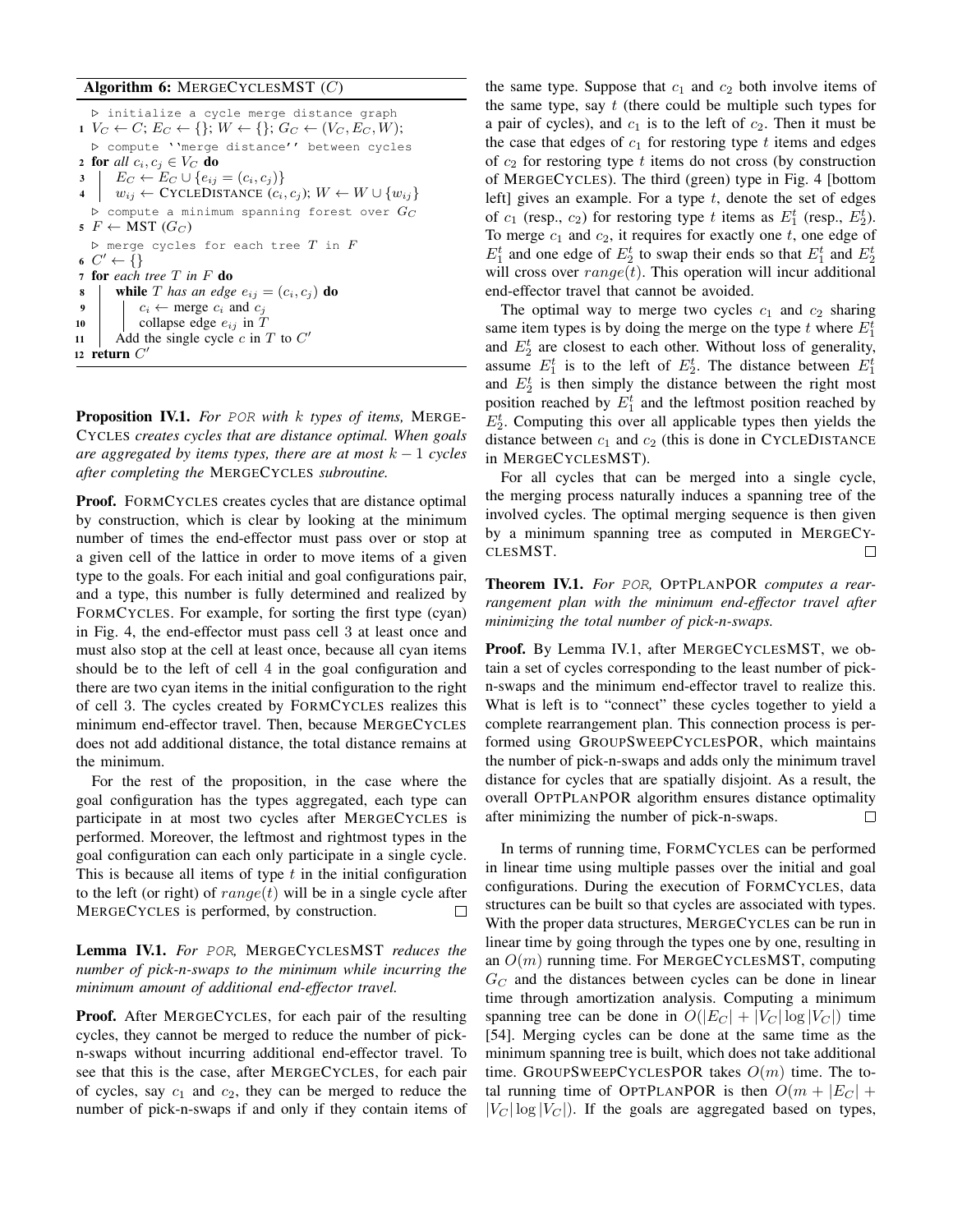there are at most  $k - 1$  cycles (Proposition [IV.1\)](#page-6-2) entering MERGECYCLESMST, resulting in a total running time of  $O(m + k \log k)$ . In the general case, the running time is  $O(m \log m)$ .

## <span id="page-7-0"></span>V. REARRANGEMENT IN 2D AND HIGHER DIMENSIONS

For higher dimensions, the cycle-following structure for LOR and POR carry over. However, minimizing end-effector travel becomes more challenging, as the problem now contains a Traveling Salesperson Problem (TSP), as will be shown. Nevertheless, strategies can be derived that yield asymptotic optimality.

## *A. Fully-Labeled 2D (*LTR*) and Higher Dimensions*

*1) Labeled Rearrangement in 2D (*LTR*):* An LTR instance is specified by its lattice dimension  $m_1, m_2$ , and a permutation  $\pi$ of  $[m_1m_2]$ . Similar to LOR, minimizing the number of pickn-swaps for LTR can be achieved via cycle following. This allows proving results for LTR similar to Propositions [III.1](#page-3-2) and [III.2.](#page-3-3) A natural extension to SWEEPCYCLESLOR can be made to support the 2D setting: for an LTR instance with an initial configuration  $\pi$ , we compute all its cycles as  $c_1, \ldots, c_k$ . The new algorithm, which we call SWEEPCYCLESLTR, again performs cycle following of the cycles and moving to cycle  $c_{i+1}$  after completing cycle  $c_i$ .

Then, we note that the cycle switching procedure for LOR (e.g, the process illustrated in Fig. [3\)](#page-4-1) can be generalized to LTR. That is, for consecutive items  $a_1$  and  $b_1$  belonging to cycle  $c_1$  and an item  $a_2$  belonging to cycle  $c_2$ , instead of going from  $a_1$  to  $b_1$ , it can potentially save travel distance by going from  $a_1$  to  $a_2$ , finishing  $c_2$  (and possibly additional cycles), and then going to  $b_1$  to finish  $c_1$ . The optimal switching schedule can be computed using a minimum spanning tree procedure somewhat similar to MERGECYCLESMST. There is however a key difference: in MERGECYCLESMST, the cycles to be merged have symmetric distances but the distance from cycle  $c_1$  to  $c_2$  and the distance from cycle  $c_2$  to  $c_1$  are different in merging cycles for LTR. That is, the graph where the cycles are vertices, over which a minimum spanning tree is to be constructed, is now directed. This means that we need to apply a directed minimum spanning tree algorithm [\[55\]](#page-12-20), [\[56\]](#page-12-21). The end effector rest position should also be considered in computing the directed minimum spanning tree.

We call the overall cycle switching procedure for LTR as SWITCHCYCLESLTR, which clearly runs in polynomial time. We omit the pseudo code for these two algorithms given their similarity to LOR and POR. These algorithms are asymptotically optimal in expectation.

<span id="page-7-2"></span>Proposition V.1. *The number of pick-n-swaps is minimized by* SWEEPCYCLESLTR *and* SWITCHCYCLESLTR*. Furthermore, they compute asymptotically distance-optimal solutions for* LTR *in minimizing end-effector travel in expectation, assuming that* π *is a random permutation.*

Proof. It is clear that SWEEPCYCLESLTR and SWITCHCY-CLESLTR minimize the number of pick-n-swaps. Without

loss of generality, assume  $m_1 \geq m_2$ . Following similar reasoning as used in the proof of Proposition [III.2,](#page-3-3) a random permutation  $\pi$  will require an average distance  $\mathbb{E}_{\pi}$  =  $\Omega((m_1 + m_2)m_1m_2) = \Omega(m_1^2m_2)$ . In expectation, there are  $H_{m_1m_2} \approx \log m_1 m_2 = O(\log m_1)$  cycles. Traveling through all these cycles once then incurs a distance cost of no more than  $O(m_1 \log m_1)$ , which is inconsequential as compared to  $\Omega(m_1^2m_2)$ .  $\Box$ 

For  $m_1 = m_2 = m$ , the expected distance from cycles over a random LTR instance can be readily computed as over a random LTR instance can be readily computed as  $((2 + \sqrt{2} + 5\ln(\sqrt{2} + 1))/15)m^2 \approx 0.52m^2$ . We omit the details but note that this is equivalent to computing the average distance between two points in a unit square and multiply that distance by  $m^2$ . SWEEPCYCLESLTR can be implemented by making a constant number of linear passes over the  $m_1 \times m_2$ lattice, yielding an  $O(m_1m_2)$  time. SWITCHCYCLESLTR requires more work; a naive implementation requires  $O(m_1^3 m_2^3)$ time, mainly for checking switching distances between cycles. In a sense, the asymptotic optimality provided by SWEEPCY-CLESLTR and SWITCHCYCLESLTR is the best one can do, because optimizing distance for LTR, unlike for LOR, is NPhard. We note that the hardness holds regardless of whether the number of pick-n-swaps is minimized.

## <span id="page-7-3"></span>Theorem V.1. *Minimizing the total end-effector travel distance for* LTR *is NP-hard.*

Proof. We prove the claim via a reduction from the Euclidean TSP [\[48\]](#page-12-13). Given an Euclidean TSP instance specified by a set of points embedded in a rectangular region (e.g., Fig. [5,](#page-7-1) left), we superimpose a lattice over the region at some resolution  $m_1 \times m_2$ . To construct the LTR instance, we set the initial condition  $\pi$  to be the identity permutation, i.e.,  $\pi_i = i$  for all  $1 \leq i \leq m_1 m_2$ . Then, we update  $\pi$  for each of the black points in the TSP instance. For a given black point in the TSP instance, let its coordinates be  $(x_1, x_2)$ . Without loss of generality, we may assume that the  $(x_1, x_2)$  satisfy  $1 < x_1 <$  $m_1$  and  $1 < x_2 < m_2$ . We update  $\pi$  such that  $\pi_{m_1x_2+x_1} =$  $m_1(x_2-1)+x_1$  and  $\pi_{m_1(x_2-1)+x_1} = m_1x_2+x_1$ . That is, each black point in the TSP instance is converted to two adjacent items (red points in Fig. [5,](#page-7-1) right) that must be exchanged. We refer to each pair of the adjacent items to be exchanged as a *cluster*.



<span id="page-7-1"></span>Fig. 5. [left] An Euclidean TSP instance, fully specified by a the set of (black and green) points. [right] A corresponding LTR instance where each black point in the TSP instance is replaced by two items that must be exchanged. The green point corresponds to the end-effector rest position.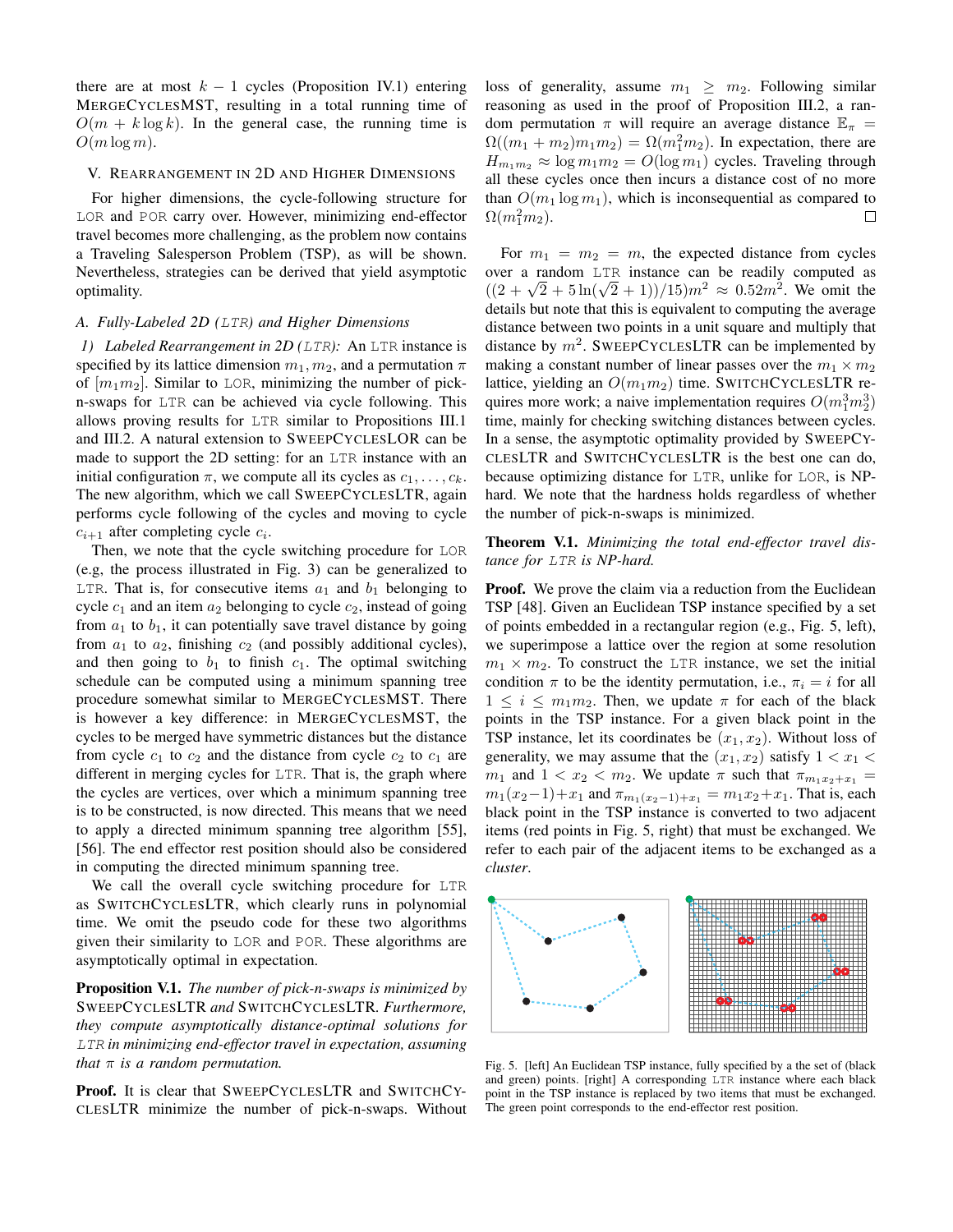By selecting sufficiently large  $m_1$  and  $m_2$ , end-effector travel cost for solving each cluster becomes negligible. Therefore, for the LTR instance, the optimal end-effector travel cost is determined by the cost of end-effector travel between clusters. An optimal solution to the TSP problem then maps to an optimal solution to the LTR instance that minimizes endeffector travel (minor details are omitted).

On the other hand, in any valid solution to the LTR instance, the end-effector must start from the rest position (the top left point), go to each cluster to make the exchange, and eventually return to the rest position. Because the travel cost for solving each cluster locally is negligible (again, some minor but formal arguments are omitted here), a distance optimal solution then translates back to an optimal solution to the initial Euclidean TSP instance.  $\Box$ 

*Remark.* It is clear that the decision version of the LTR instance is NP-complete, because the distance of a given rearrangement plan can be checked in linear time. Such transition of computational complexity is also observed elsewhere as dimension changes, e.g., shortest paths or visibility become hard as dimension rises from two to three.

*2) Labeled Rearrangement in Higher Dimensions:* We briefly discuss extensions to dimensions higher than two. It is straightforward to observe that Proposition [V.1](#page-7-2) and Theorem [V.1](#page-7-3) continue to hold in higher dimensions through a direct embedding, i.e., a two-dimensional problem can be readily reduced to a d-dimensional problem via adding additional dimensions.

*Corollary* V.1*. For labeled rearrangement on* d*-dimensional lattices, with a fixed*  $d \geq 2$ , a cycle-following procedure, after *minimizing the number of pick-n-swaps, also yields a total end-effector travel distance that is asymptotically optimal.*

*Corollary* V.2*. Minimizing the total end-effector travel distance for labeled rearrangement on* d*-dimensional lattices, with a fixed*  $d \geq 2$ *, is NP-hard.* 

#### *B. Partially-Labeled 2D (*PTR*) and Higher Dimensions*

Our main focus on PTR is finding near-optimal solutions. We present such an algorithm for minimizing the number of pick-n-swaps and show that it is asymptotically distanceoptimal in expectation for two common goal configuration patterns shown in Fig. [6.](#page-8-0) In goal configuration pattern A, items of the same type is aggregated in both dimensions. In pattern B, each type occupies a single column of the lattice. For notational convenience, it is assumed that the number of types  $k = m_1 = m_2$  is a perfect square, e.g.,  $k = 4 = 2^2$ . Our analysis does not depend on this last assumption.

For PTR, minimizing the number of pick-n-swaps can be realized in polynomial time, as it is for POR: for each type, matchings can be made to yield cycles with minimum endeffector travel. These cycles can be merged using a procedure similar to MERGECYCLES and MERGECYCLESMST, which minimizes the number of pick-n-swaps.

On the other hand, similar to LTR, minimizing the endeffector travel is computationally intractable, regardless of



<span id="page-8-0"></span>Fig. 6. [left] An example of a PTR start configuration. [middle] The corresponding goal configuration pattern A. [right] The corresponding goal configuration pattern B.

whether the number of pick-n-swaps is minimized. This is true because LTR is a special case of PTR. We note that we can also show that the hardness results continue to hold for goal configuration patterns A and B.

*Corollary* V.3*. Computing a rearrangement plan for minimizing the travel distance for* PTR *is NP-hard.*

Next, we describe our algorithm for PTR, which applies generally and does not depend on the goal configuration pattern. The algorithm is fairly similar to OPTPLANPOR for POR but with only three phases; the two cycle merging phases in POR are merged into a single phase. In the first phase, for each type of items that need to be rearranged, a bipartite graph is constructed that connects all applicable initial configurations to all goal configurations, with the edge weight being the distance between a pair of start and goal configurations. A matching is then performed on this bipartite graph to get a 1-1 mapping between initial and goal configurations. This can be done efficiently using the Hungarian algorithm [\[57\]](#page-12-22). After the first phase, which we call FORMCYCLESPTR, some initial cycles C are formed.

In the second phase, cycles in  $C$  are merged through goal swaps. Two cycles can be merged through goal swaps (similar to what is done in Fig. [4](#page-5-0) [bottom left]  $\rightarrow$  Fig. 4 [bottom right]) if they contain items of the same type. Unlike POR, where some merges do not change end-effector travel distance, a merge here will cause the total distance to increase in general. Therefore, only a single cycle merging phase is done for PTR. The procedure for doing so is the same as MERGECYCLESMST for POR: a graph  $G$  is constructed where each cycle is a node and there is an edge between each pair of mergeable cycles with the edge weight being the additional distance that is incurred for the merge, due to goal swaps. A minimum spanning forest is then constructed for merging all mergeable cycles. After the second phase, which we call MERGECYCLESPTR, no more than  $k/2$  cycles are left and the number of pick-n-swaps is minimized. Let this set of cycles be  $C'$ .

In the third and last phase, cycles in  $C'$  are again connected to form a complete rearrangement plan. This is realized through another round of minimum spanning tree computation, for which another graph  $G'$  is needed for capturing the distance between cycles. Here, for two cycles  $c_1$  and  $c_2$ , the distance between them is simply  $\min_{v_1 \in c_1, v_2 \in c_2} dist(v_1, v_2)$ . Similar to the LTR case, here, the distance between two cycles are *directed*. Therefore,  $G'$  is also directed. We also include  $p_0$ , the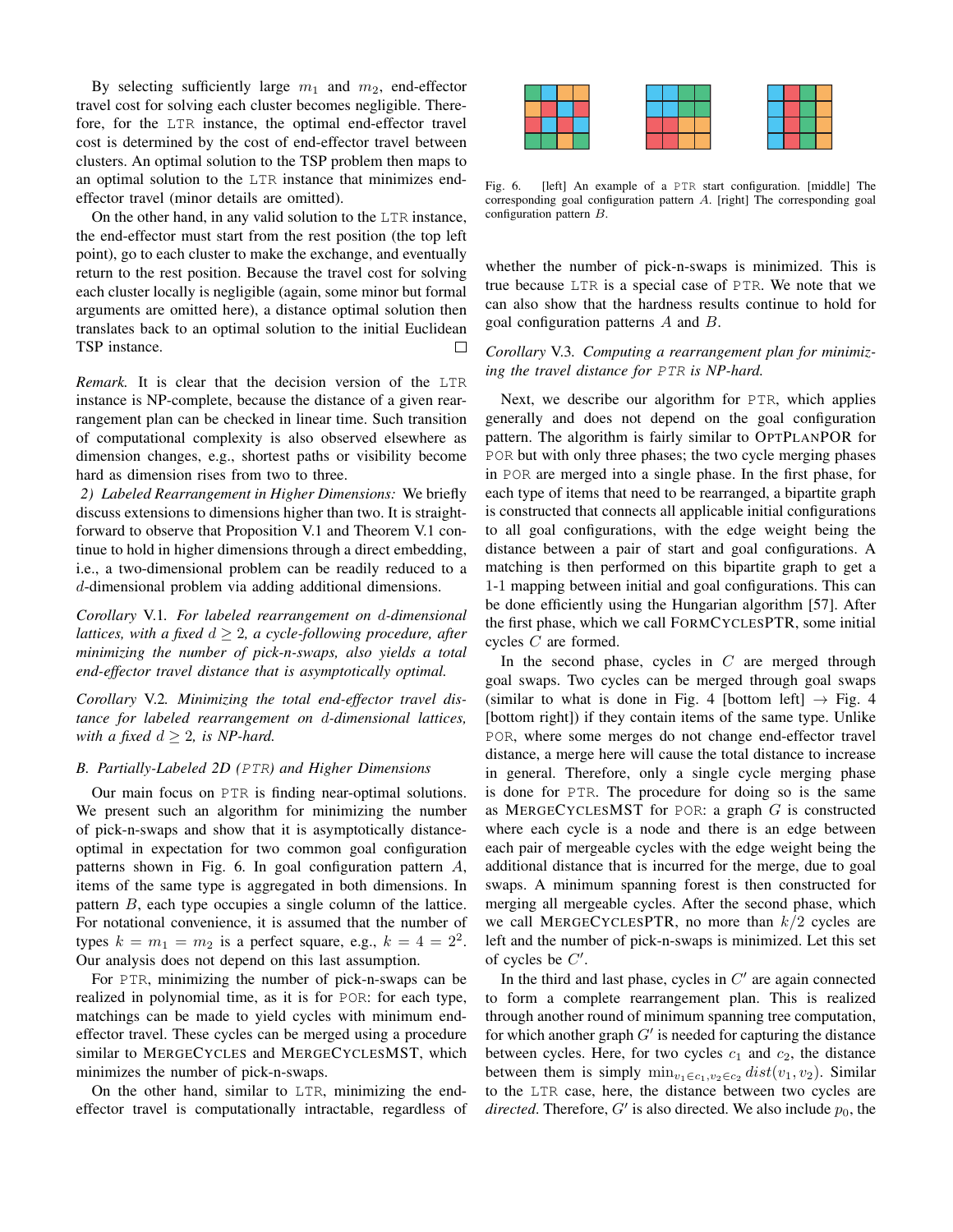end-effector's initial location, as a vertex in  $G'$  and compute its distance to cycles in  $C'$  in the same way. After the minimum spanning tree  $T$  is computed for  $G'$ , a double covering of this tree starting at  $p_0$ , going through the cycles and back, yields a complete rearrangement plan with the minimum number of pick-n-swaps. Denoting the last phase as SWEEPCYCLESPTR and the overall algorithm PLANPTR (we omit the algorithm outline since it is fairly similar to OPTPLANPOR), we proceed to analyze the distance optimality.

# *Theorem* V.2*.* PLANPTR *computes asymptotically distanceoptimal solutions for* PTR *with goal configuration patterns* A *and* B*, in expectation.*

**Proof.** We first examine pattern A. Intuitively, the required amount of distance for moving items to a proper goal dominates other distances. To establish this, we estimate the different costs. For a single item of a given type, the initial location can be anywhere in the lattice. Therefore, the expected distance for restoring it, regardless of where the goal is, is  $\Omega(k)$ . The total cost, in expectation, is then  $\mathbb{E} = \Omega(k^3)$ . It is clear that the cycles computed by FORMCYCLESPTR, in expectation, has a total length no more than  $\mathbb E$ . Because the MERGECYhas a total length no more than **E**. Because the MERGECY-<br>CLESPTR subroutine only swaps goals within a  $\sqrt{k} \times \sqrt{k}$ square region, each swap will add at most  $O(\sqrt{k})$  additional distance (we omit the straightforward computation based on the triangle inequality). Therefore, MERGECYCLESPTR will add at most  $O(k^{5/2})$  distance. In the last phase, because at most  $k/2$  cycles are connected, SWEEPCYCLESPTR incurs an additional connection distance cost of  $O(k^2)$ . Because MERGECYCLESPTR and SWEEPCYCLESPTR only add costs that are asymptotically inconsequential as compared to  $E$ , PLANPTR is asymptotically distance-optimal in expectation for PTR with goal configuration pattern A.

For pattern B, it is clear that the expected cost remains at  $\mathbb{E} = \Omega(k^3)$ . For MERGECYCLESPTR, although goal swaps may happen over a distance of up to  $k$ , we note that no two different swaps will never cross each other in the vertical direction. We readily see that (again, via an application of the triangle inequality) the cumulative distance increase per type is bounded by  $2k$ . The total additional cost over all types due to MERGECYCLESPTR is then bounded by  $O(k^2)$ . For pattern B, SWEEPCYCLESPTR essentially goes from the leftmost column to the right most and back, which incurs  $O(k)$ distance. Therefore, PLANPTR is asymptotically distanceoptimal in expectation for PTR with goal configuration pattern B. П

We mention without elaboration that, similar to the labeled setting, the structural results obtained for POR and PTR readily extend to higher dimensions.

#### VI. SIMULATION STUDIES

<span id="page-9-0"></span>In this section, based on simulation studies, we highlight some properties of the rearrangement problems and corroborate the guarantees provided by our algorithms. We implemented all algorithms described in the paper in Python.

Each data point presented in a figure, is an average over 100 randomly-generated instances according to some distribution to be stated. We mention that our basic Python implementation is fairly efficient; each instance, with some containing 10000 items, is solved within 1 second. For practical-sized problems with a few hundred items, each takes less than 10−<sup>3</sup> second to solve. We do not present the computation time here as it will not be representative of an optimized implementation in C/C++. The source code, with implementations of both greedy and optimized/optimal algorithms for LOR/POR/LTR/PTR problems, is available at [https://github.](https://github.com/rutgers-arc-lab/lattice-rearrangement/) [com/rutgers-arc-lab/lattice-rearrangement/.](https://github.com/rutgers-arc-lab/lattice-rearrangement/)

For LOR and LTR, since cycle following is a natural strategy which minimizes the number of pick-n-swaps, only endeffector travel is examined here. In Fig. [7](#page-9-1) [left], LOR instances are generated following the uniform random distribution. We then take the end-effector travel distance computed by OPT-PLANLOR and divide it by  $m^2$ . The figure shows that the ratio converges to 1/3 (the gray dotted horizontal line) as expected. A contributing reason that the total travel cost is close to  $m^2/3$ , even when  $m$  is small, is that there are not many cycles so the distance due to traveling between cycles is very minimal.



<span id="page-9-1"></span>Fig. 7. Two plots illustrating properties of LOR and the associated algorithms. The y-axes are unit-less. The x-axes are the number of items in an instance, which is the case for all figures in this section. [left] The optimal end-effector travel distance for LOR (computed by OPTPLANLOR) divided by  $m^2$  where  $m$  is the number of items. [right] End-effector travel distance ratio between SWEEPCYCLESLOR and OPTPLANLOR (optimal) for three different initial arrangement patterns.

In Fig. [7](#page-9-1) [right], the ratio of the travel distance between SWEEPCYCLESLOR (non-optimal) and OPTPLANLOR (optimal) is evaluated over three item distribution patterns: uniform random, 10-random, and  $\sqrt{m}$ -random, where x-random means that every block of  $x$  items, counting from the left, are uniformly randomly distributed in the generated LOR instances. OPTPLANLOR does significantly better than the greedy (bestfirst) SWEEPCYCLESLOR, especially when the number of items  $m$  is small, which actually corresponds to more practical settings.

For LTR, since cycle following is again natural, we focus on end-effector travel (all plans have optimal numbers of pick-nswaps). On an  $m \times m$  square lattice where m is also a perfect square, we evaluate the performance of cycle-following algorithms over three distributions: *uniform random*, *column random*, where items are uniformly randomly distributed within columns, and *block random*, where items are randomized √ columns, and *block random*, where hems are randomized<br>within  $\sqrt{m} \times \sqrt{m}$  blocks. Fig. [8](#page-10-1) [left] presents the ratio of the distance from all cycles divided by  $m^2$ , which is the same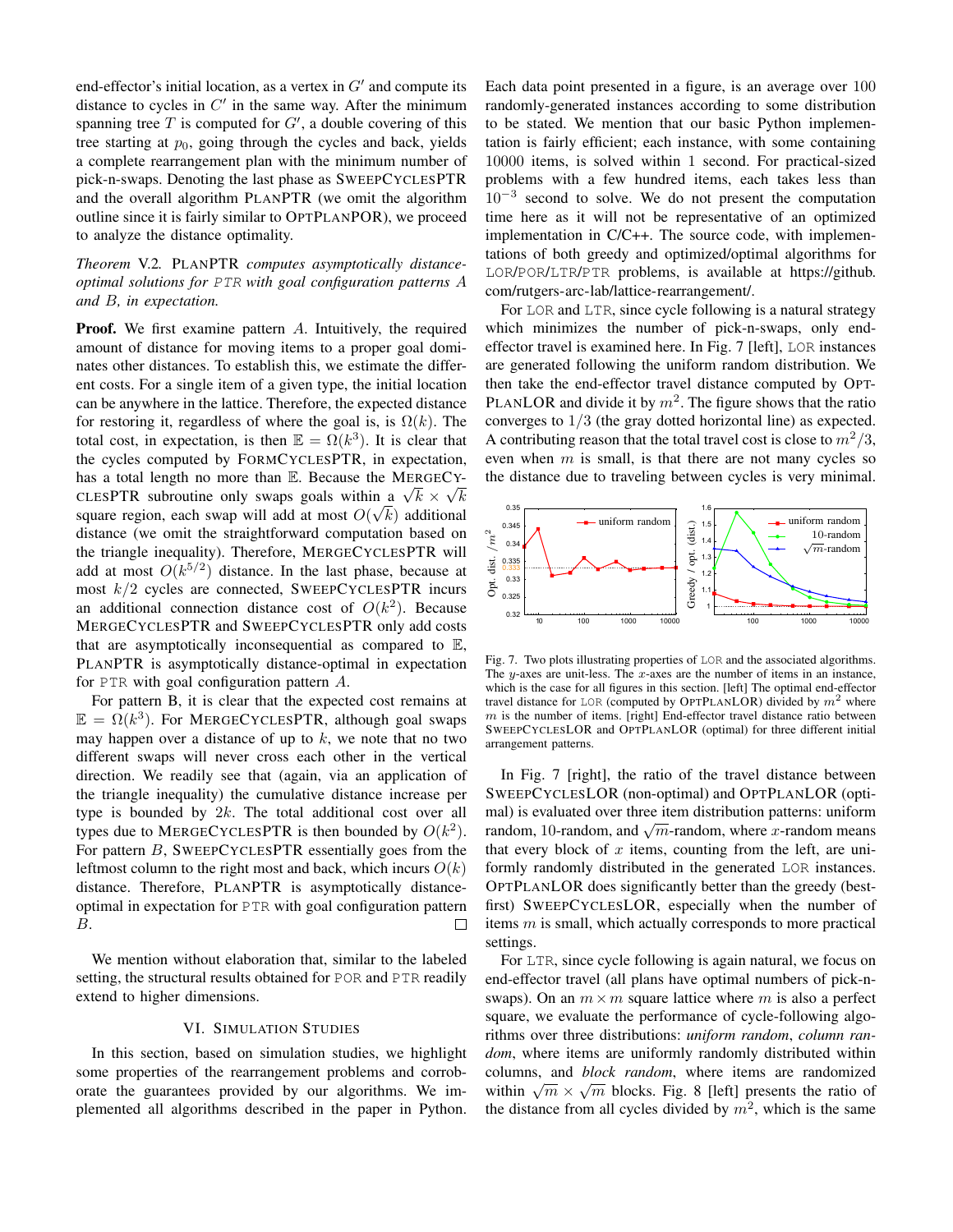for SWEEPCYCLESLTR and SWITCHCYCLESLTR. That is, traveling between cycles is not included. We observe that both uniform random and block random settings have travel distances that converge to about  $0.52m^2$  as predicted, whereas the column random setting, essentially a one-dimensional problem, shows convergence to  $m^2/3$ , also as expected.



<span id="page-10-1"></span>Fig. 8. Properties of LTR and the associated algorithms. [left] Ratio of distance incurred by following cycles versus  $m^2$  for three item distributions. Two gray dotted horizontal line at around 0.52 and 1/3 are added for reference. [right] Total distance from algorithms versus the total cycle distances for three distributions and two algorithms.

In Fig. [8](#page-10-1) [right], for each randomness setting, the solid (resp., dashed) line shows the ratio between the distance cost from SWITCHCYCLESLTR (resp., SWEEPCYCLESLTR) and the distance from cycles only. SWITCHCYCLESLTR clearly outperforms the greedy SWEEPCYCLESLTR algorithm in all cases. For both uniform random and block random, SWITCH-CYCLESLTR incurs little extra distance beyond the necessary distance needed for following cycles.

For POR and PTR, we look at both the end-effector travel distance and the number of pick-n-swaps. The ratios of distance and number of pick-n-swaps between the greedy algorithm and OPTPLANPOR are given in Fig. [9](#page-10-2) for different number of item types. The optimal OPTPLANPOR algorithm is 1-2% better than the greedy algorithm on distance, and up to over 5% better on the number of pick-n-swaps (which carries more importance).



<span id="page-10-2"></span>Fig. 9. Performance of the greedy algorithm versus the optimal algorithm (OPTPLANPOR) for POR. [left] End-effector travel distance ratios for different number of types. [right] Ratios between the number of pick-n-swaps for the two algorithms for different number of types.

For PTR, while we no longer have algorithms for computing the optimal distance (recall that the problem is NP-hard), our minimum spanning tree based algorithm still demonstrates a much better performance when compared to greedy best-first approaches, as shown in Fig. [10,](#page-10-3) for both patterns (pattern A and pattern  $B$ ).



<span id="page-10-3"></span>Fig. 10. Performance of the greedy algorithm versus the minimum spanning tree based cycle merging algorithm for PTR. [left] Distance and pick-n-swap ratios for "block" item distribution. [right] Distance and pick-n-swap ratios for "column" item distribution.

## VII. CONCLUSION AND DISCUSSION

<span id="page-10-0"></span>In this paper, we have performed a systematic study of lattice-based robotic rearrangement using the pick-n-swap primitive. For both the fully-labeled and the partially-labeled settings under all lattice dimensions, we either provide efficient algorithms for optimally solving the problem (i.e., LOR, POR), or provide algorithms that are asymptotically optimal when the problem is NP-hard (LTR, PTR). We have demonstrated, via simulation, that our algorithms perform fairly well with respect to absolute optimality measures and in comparison with the already decent greedy best-first approaches.

In addition to providing characterization and solutions for the specific problems, our analysis points to a general solution structure for such rearrangement problems: forming cycles naturally and then optimally connecting them, e.g., using a minimum spanning tree. Combined with proper analysis, guarantees can often be obtained. We believe this general structural insight applies to enhancing the efficiency in solving rearrangement problems beyond lattices.

We conclude the paper with some open-ended discussion.

Domain topology. The lattices examined in this work are embedded in Euclidean spaces. This assumption may be relaxed. For example, an application may call for rearranging items that form a circle. The algorithms developed in this study can be adapted to work for such scenarios with relatively minor changes. The main update surrounds the distance computation for two lattice points, which changes as the domain's topology changes. Depending on whether the end-effector travels along the circle or in straight lines between two consecutive pick-nswaps, the optimal rearrangement plan may change.

Bi-criteria optimization. In our treatment of lattice-based rearrangement problems, there exists a fairly good level of flexibility that allows balancing between the two (sometimes competing) objectives in Eq. [\(1\)](#page-2-1). For example, in POR, a minimum total-distance feasible solution is first computed, allowing subsequent trade-off between reducing the number of pick-n-swaps and adding additional end-effector travel. If we enforce that the rearrangement task must be completed, then OPTPLANPOR (Alg. [5\)](#page-5-1) computes the full relevant Pareto frontier. On the other hand, our algorithms do not produce the entire Pareto optimal frontier for the two objectives if partial solutions are also considered.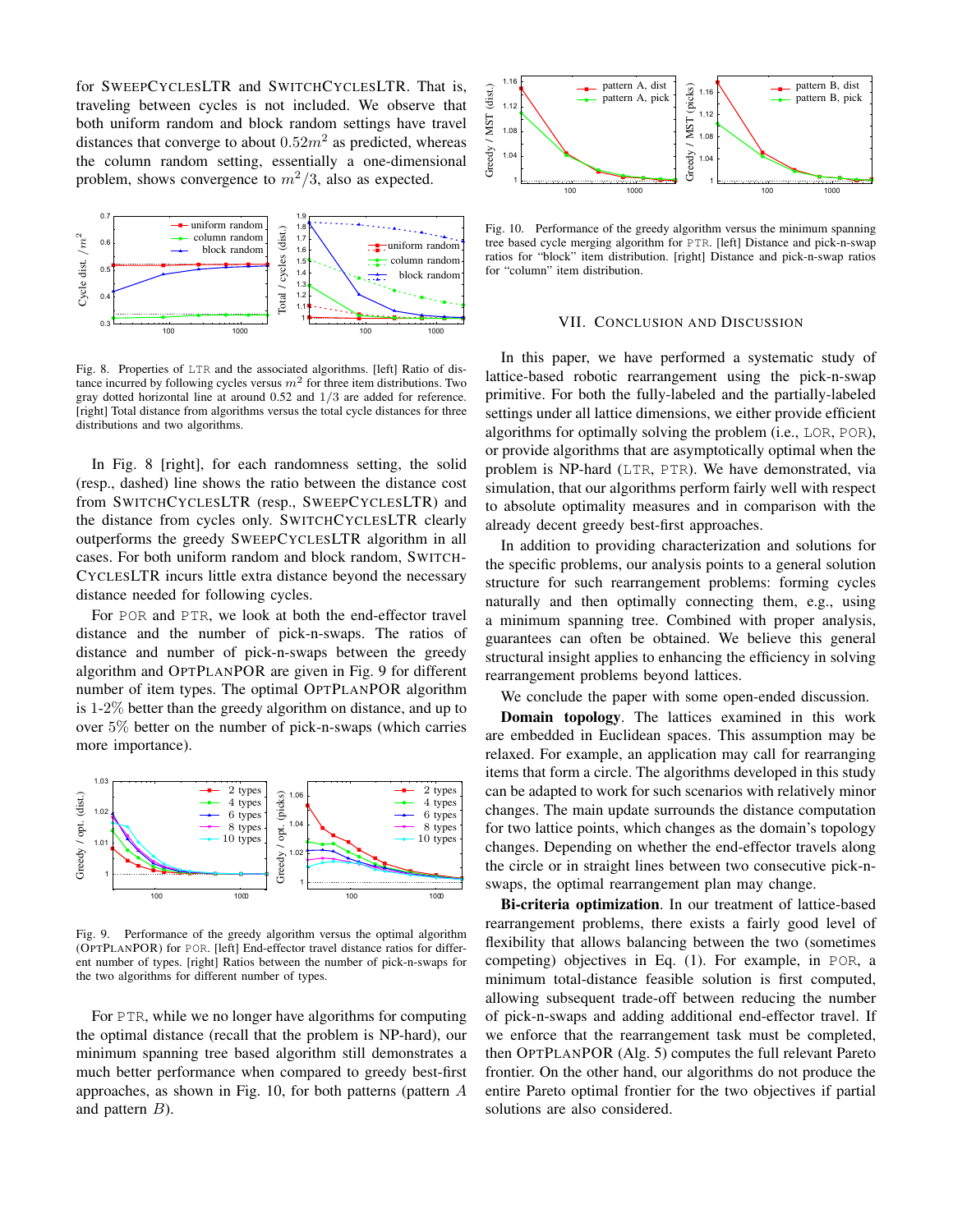Bounded optimality. While not a focus of this work, if it is desirable, the algorithms in this work can be shown to provide bounded optimality guarantees, in addition to ensuring asymptotic optimality. This can be achieved by comparing the extra travel distance with the minimum required distance for realizing the rearrangement task.

Alternative pick-n-place primitives. We have examined a few other natural pick-n-place primitives. It would appear that the pick-n-swap model provides a very nice balance between the complexity of system (e.g., end-effector, workspace) design and achievable efficiency. For example, if the end-effector cannot swap items, e.g., it moves a picked item to a temporary location if it cannot be directly placed, it will make the system twice as inefficient; it will double the number of pick-n-place operations as picks and places are always executed with endeffector travel in between. The travel distance also doubles as a result. We are also looking at further optimization of a dualarm solution over this work; because the two arms can be at two places, additional efficiency appears possible.

#### ACKNOWLEDGMENTS

This work is supported in part by NSF awards IIS-1734419, IIS-1845888, and CCF-1934924. We sincerely thank the anonymous reviewers for bringing up many insightful suggestions and intriguing questions.

#### **REFERENCES**

- <span id="page-11-0"></span>[1] M. T. Mason, "Toward robotic manipulation," *Annual Review of Control, Robotics, and Autonomous Systems*, vol. 1, pp. 1–28, 2018.
- <span id="page-11-1"></span>[2] L. P. Kaelbling and T. Lozano-Pérez, "Hierarchical task and motion planning in the now," in *2011 IEEE International Conference on Robotics and Automation*. IEEE, 2011, pp. 1470–1477.
- [3] S. Levine, C. Finn, T. Darrell, and P. Abbeel, "End-to-end training of deep visuomotor policies," *The Journal of Machine Learning Research*, vol. 17, no. 1, pp. 1334–1373, 2016.
- [4] J. Mahler, J. Liang, S. Niyaz, M. Laskey, R. Doan, X. Liu, J. A. Ojea, and K. Goldberg, "Dex-net 2.0: Deep learning to plan robust grasps with synthetic point clouds and analytic grasp metrics," *arXiv preprint arXiv:1703.09312*, 2017.
- [5] A. Zeng, S. Song, K.-T. Yu, E. Donlon, F. R. Hogan, M. Bauza, D. Ma, O. Taylor, M. Liu, E. Romo *et al.*, "Robotic pick-and-place of novel objects in clutter with multi-affordance grasping and crossdomain image matching," in *2018 IEEE international conference on robotics and automation (ICRA)*. IEEE, 2018, pp. 3750–3757.
- <span id="page-11-2"></span>[6] A. M. Wells, N. T. Dantam, A. Shrivastava, and L. E. Kavraki, "Learning feasibility for task and motion planning in tabletop environments," *IEEE robotics and automation letters*, vol. 4, no. 2, pp. 1255–1262, 2019.
- <span id="page-11-3"></span>[7] A. Saxena, J. Driemeyer, and A. Y. Ng, "Robotic grasping of novel objects using vision," *The International Journal of Robotics Research*, vol. 27, no. 2, pp. 157–173, 2008.
- [8] M. Gualtieri, A. Ten Pas, K. Saenko, and R. Platt, "High precision grasp pose detection in dense clutter," in *2016 IEEE/RSJ International Conference on Intelligent Robots and Systems (IROS)*. IEEE, 2016, pp. 598–605.
- [9] C. Mitash, K. E. Bekris, and A. Boularias, "A self-supervised learning system for object detection using physics simulation and multi-view pose estimation," in *2017 IEEE/RSJ International Conference on Intelligent Robots and Systems (IROS)*. IEEE, 2017, pp. 545–551.
- <span id="page-11-4"></span>[10] Y. Xiang, T. Schmidt, V. Narayanan, and D. Fox, "PoseCNN: A convolutional neural network for 6d object pose estimation in cluttered scenes," in *Robotics: Science and Systems*, 2018.
- <span id="page-11-5"></span>[11] O. Ben-Shahar and E. Rivlin, "Practical pushing planning for rearrangement tasks," *IEEE Transactions on Robotics and Automation*, vol. 14, no. 4, pp. 549–565, 1998.
- <span id="page-11-16"></span>[12] M. Stilman and J. J. Kuffner, "Navigation among movable obstacles: Real-time reasoning in complex environments," *International Journal of Humanoid Robotics*, vol. 2, no. 04, pp. 479–503, 2005.
- [13] K. Treleaven, M. Pavone, and E. Frazzoli, "Asymptotically optimal algorithms for one-to-one pickup and delivery problems with applications to transportation systems," *IEEE Transactions on Automatic Control*, vol. 58, no. 9, pp. 2261–2276, 2013.
- [14] G. Havur, G. Ozbilgin, E. Erdem, and V. Patoglu, "Geometric rearrangement of multiple movable objects on cluttered surfaces: A hybrid reasoning approach," in *2014 IEEE International Conference on Robotics and Automation (ICRA)*. IEEE, 2014, pp. 445–452.
- <span id="page-11-14"></span>[15] J. A. Haustein, J. King, S. S. Srinivasa, and T. Asfour, "Kinodynamic randomized rearrangement planning via dynamic transitions between statically stable states," in *2015 IEEE International Conference on Robotics and Automation (ICRA)*. IEEE, 2015, pp. 3075–3082.
- <span id="page-11-17"></span>[16] A. Krontiris and K. E. Bekris, "Dealing with difficult instances of object rearrangement." in *Robotics: Science and Systems*, vol. 1123, 2015.
- [17] J. E. King, M. Cognetti, and S. S. Srinivasa, "Rearrangement planning using object-centric and robot-centric action spaces," in *2016 IEEE International Conference on Robotics and Automation (ICRA)*. IEEE, 2016, pp. 3940–3947.
- [18] R. Shome, K. Solovey, J. Yu, K. Bekris, and D. Halperin, "Fast, high-quality dual-arm rearrangement in synchronous, monotone tabletop setups," in *International Workshop on the Algorithmic Foundations of Robotics*. Springer, 2018, pp. 778–795.
- <span id="page-11-13"></span>[19] S. D. Han, N. M. Stiffler, A. Krontiris, K. E. Bekris, and J. Yu, "Complexity results and fast methods for optimal tabletop rearrangement with overhand grasps," *The International Journal of Robotics Research*, vol. 37, no. 13-14, pp. 1775–1795, 2018.
- <span id="page-11-15"></span>[20] E. Huang, Z. Jia, and M. T. Mason, "Large-scale multi-object rearrangement," in *2019 International Conference on Robotics and Automation (ICRA)*. IEEE, 2019, pp. 211–218.
- <span id="page-11-18"></span>[21] J. Lee, Y. Cho, C. Nam, J. Park, and C. Kim, "Efficient obstacle rearrangement for object manipulation tasks in cluttered environments," in *2019 International Conference on Robotics and Automation (ICRA)*. IEEE, 2019, pp. 183–189.
- <span id="page-11-6"></span>[22] Z. Pan and K. Hauser, "Decision making in joint push-grasp action space for large-scale object sorting," *arXiv preprint arXiv:2010.10064*, 2020.
- <span id="page-11-7"></span>[23] R. H. Taylor, M. T. Mason, and K. Y. Goldberg, "Sensor-based manipulation planning as a game with nature," in *Fourth International Symposium on Robotics Research*, 1987, pp. 421–429.
- [24] K. Y. Goldberg, "Orienting polygonal parts without sensors," *Algorithmica*, vol. 10, no. 2, pp. 201–225, 1993.
- [25] K. M. Lynch and M. T. Mason, "Dynamic nonprehensile manipulation: Controllability, planning, and experiments," *The International Journal of Robotics Research*, vol. 18, no. 1, pp. 64–92, 1999.
- [26] M. Dogar and S. Srinivasa, "A framework for push-grasping in clutter." *Robotics: Science and systems VII*, vol. 1, 2011.
- [27] J. Bohg, A. Morales, T. Asfour, and D. Kragic, "Data-driven grasp synthesis—a survey," *IEEE Transactions on Robotics*, vol. 30, no. 2, pp. 289–309, 2013.
- [28] N. C. Dafle, A. Rodriguez, R. Paolini, B. Tang, S. S. Srinivasa, M. Erdmann, M. T. Mason, I. Lundberg, H. Staab, and T. Fuhlbrigge, "Extrinsic dexterity: In-hand manipulation with external forces," in *2014 IEEE International Conference on Robotics and Automation (ICRA)*. IEEE, 2014, pp. 1578–1585.
- [29] A. Boularias, J. Bagnell, and A. Stentz, "Learning to manipulate unknown objects in clutter by reinforcement," in *Proceedings of the AAAI Conference on Artificial Intelligence*, vol. 29, no. 1, 2015.
- <span id="page-11-8"></span>[30] N. Chavan-Dafle and A. Rodriguez, "Prehensile pushing: In-hand manipulation with push-primitives," in *2015 IEEE/RSJ International Conference on Intelligent Robots and Systems (IROS)*. IEEE, 2015, pp. 6215–6222.
- <span id="page-11-9"></span>[31] A. Gál and P. B. Miltersen, "The cell probe complexity of succinct data structures," *Theoretical computer science*, vol. 379, no. 3, pp. 405–417, 2007.
- <span id="page-11-10"></span>[32] E. Curtin and M. Warshauer, "The locker puzzle," *The Mathematical Intelligencer*, vol. 28, no. 1, pp. 28–31, 2006.
- <span id="page-11-11"></span>[33] J. E. Hopcroft, J. T. Schwartz, and M. Sharir, "On the complexity of motion planning for multiple independent objects; PSPACE-hardness of the" warehouseman's problem"," *The International Journal of Robotics Research*, vol. 3, no. 4, pp. 76–88, 1984.
- <span id="page-11-12"></span>[34] G. Wilfong, "Motion planning in the presence of movable obstacles," *Annals of Mathematics and Artificial Intelligence*, vol. 3, no. 1, pp. 131– 150, 1991.